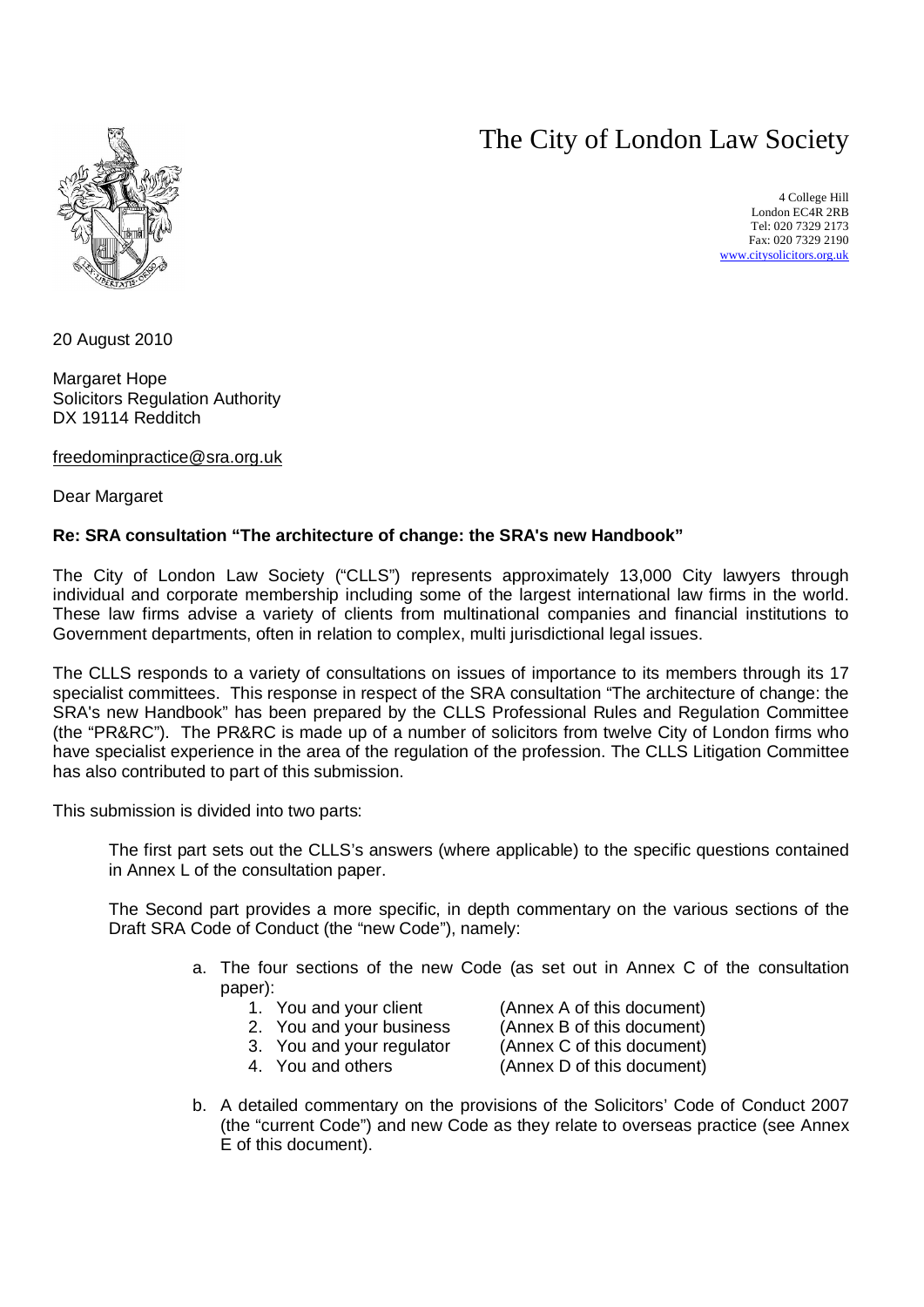As you know, in addition, the CLLS separately submitted (on 10 August 2010) its comments in respect of conflicts of interests models. A copy of this response can be accessed at <http://www.citysolicitors.org.uk/FileServer.aspx?oID=837&lID=0.> The CLLS has not provided comments on the other parts of the new Handbook but may provide further comments in due course.

# **Answers to specific questions contained in Annex L of the consultation paper**

## **1. Do you agree with our overall approach to implementing ABSs?**

We do agree in principle with your overall approach to implementing ABSs. Your overall objective of protection of the public and improving standards means that the same standards should be expected whether legal services are being delivered by an ABS or solicitors' firms practising in the traditional partnership model.

However, we are concerned that a level-playing field approach between ABSs and traditional firms is introduced in a risk-based proportionate way which does not unnecessarily impose additional compliance and regulatory burdens on types of firms where there is no need to do so in order to meet the regulatory objectives. So, for example, the requirements relating to how firms are properly managed, in order to meet mandatory Principles 5 and 8, might need to be satisfied very differently by an ABS which is managed and controlled by non-lawyers than by more traditional law firms with satisfactory governance and management arrangements to suit its type of firm and business. It should not, in our view, be necessary, say, to require all firms to appoint a CoLP and CoFA (which would impose additional regulatory responsibilities on individuals which may cut across current satisfactory governance arrangements) just because there is a different regulatory requirement within an ABS with a multidisciplinary practice and/or non-lawyer management, ownership and control.

## **2. Do you agree with the new Handbook structure?**

We do agree with the proposed new Handbook structure. It will be useful to have all of the regulatory requirements in one integrated document.

We believe that the profession will expect to see some core mandatory principles, rather than a document which operates entirely by identifying expected outcomes. We therefore welcome the list of 10 pervasive principles, subject to comments on these below. We can see, as you say in paragraph 25, that it has been a challenge to determine which elements of the Handbook should primarily be expressed as rules, and which should be totally outcome-focused. We also have comments on the way in which some matters have been dealt with as "Outcomes" when they seem to us really to have been formulated as rules (especially when stated as negative obligations) and some which are really descriptions of behaviours which would more appropriately be addressed as Indicative Behaviours relating to a more general objective-focussed mandatory outcome. The result is to produce a Handbook which contains a hotch potch combination of different sorts of provisions – Principles, Outcomes, Indicative Behaviours, Guidance and separate sets of Rules – the differentiation between some of which will not be straightforward. However, subject to this and the points made below which we hope can be addressed as a drafting matter over the coming months, we believe that the right balance has broadly been achieved and we are supportive of the general structure.

## **3. Do you agree with the new Principles and our approach to applying them across the Handbook?**

We broadly agree with the ten mandatory Principles, and that they should apply to all firms and individuals, although we do have some concerns about extra-territorial application (discussed below). It is right to have such Principles as a starting point when faced with an ethical dilemma. Our view is that in principle the four new Principles that you have added are appropriate. (These relate to the relationship with the Regulator, the effective management of firms, preventing discrimination and protecting client money and assets.) However, we do have a few concerns on the detailed drafting which we think need to be addressed: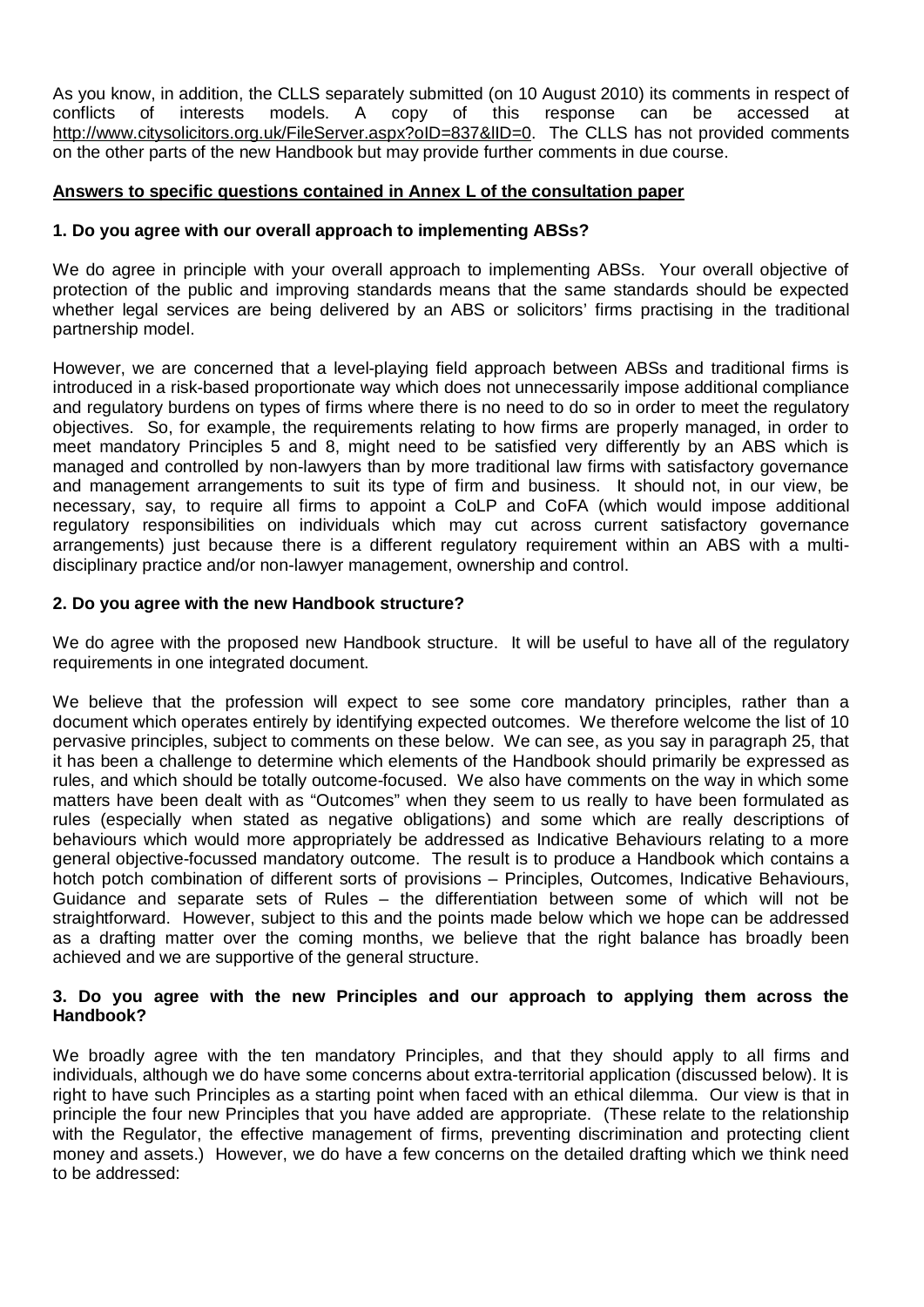- It needs to be clear that Principle 4 (acting in the best interests of each client) only relates to the matters on which each client has instructed the lawyer/firm, otherwise there would be a concern that firms could not litigate against an existing client (or perhaps even a former or prospective client, unless the definition of "client" is changed as suggested below) even where the Conflicts and Confidentiality provisions would allow this.
- Principle 8 appears to be drawn too broadly (particularly with regard to the requirement to run a business "in accordance with proper governance" in requiring each individual to carry out his/her role effectively even if not involved in any way with firm management responsibilities (see comments regarding Chapter 1 ("Client care") in Section 1 ("You and your client") below)). Is it really intended to make poor performance by individuals doing their day-to-day jobs a breach of these Principles? We would suggest just deleting the words "effectively and" in order to restrict Principle 8 to business management matters.
- Whilst it is clearly desirable to reflect the importance of equality and diversity in the regulatory regime, we do have some concerns about the apparent scope of Principle 9. The current Code (6.03) requires each firm to have an appropriate policy for preventing discrimination and harassment and promoting equality and diversity and to "take all reasonable steps" to make sure that it is complied with. Under the new Code (as well as there being specific outcomes which mirror much of Rule 6), a firm will have a categorical duty (on a par with its duty to uphold the rule of law) to run its business in a way that promotes equality and diversity. Furthermore, we are concerned that Principle 9 is much too onerous in that it requires each individual to "promote" equality and diversity in carrying out his/her role. This goes much further than current Rule 6 in requiring principals/managers etc. to adopt and implement an appropriate policy for promoting equality and diversity. We understand the objectives behind raising the equality/diversity issue to the level of a mandatory Principle. However, we fear that a wide-ranging positive obligation to promote equality and diversity, especially when applied to complex multinational organisations operating in jurisdictions where there are many more obstacles to making progress on increasing equality/diversity than in the UK, will be problematic. There are also concerns as to whether disgruntled employees or applicants for roles will make use of such a Principle even where the firm in question has complied fully with the law. We would suggest replacing the word "promotes" with "supports" or perhaps "facilitates increased".

Furthermore, more generally we believe that the repetition of the extracts of the Principles in each section of the current Code is not particularly helpful. On a first reading of the new Code, it may be useful to be reminded of the Principles, but soon after its introduction they will no doubt be familiar to solicitors. It would be more straightforward if they could just be set out at the start of the new Code, which could then follow with specific chapters. This is especially the case considering that none of the Principles are in any way dis-applied on a chapter by chapter basis in any event.

# **4. In what areas do you think explanatory guidance would be particularly helpful?**

In our view, the Principles ought to be drafted sufficiently clearly, such that no guidance is needed to explain their meanings or how they should be applied.

# **5. Do you agree with the new Code structure?**

We think it is helpful that the new Code has been divided into four sections, as this makes it easy to find the chapters dealing with firms' relationships with their clients, their business, the regulator and others.

The outcomes-approach means that there are decisions to be made about whether desired results constitute "Outcomes" or "Indicative Behaviours". Similarly, you will have to consider the extent to which the "Indicative Behaviours" duplicate "Guidance". We presume that the Guidance will be more in the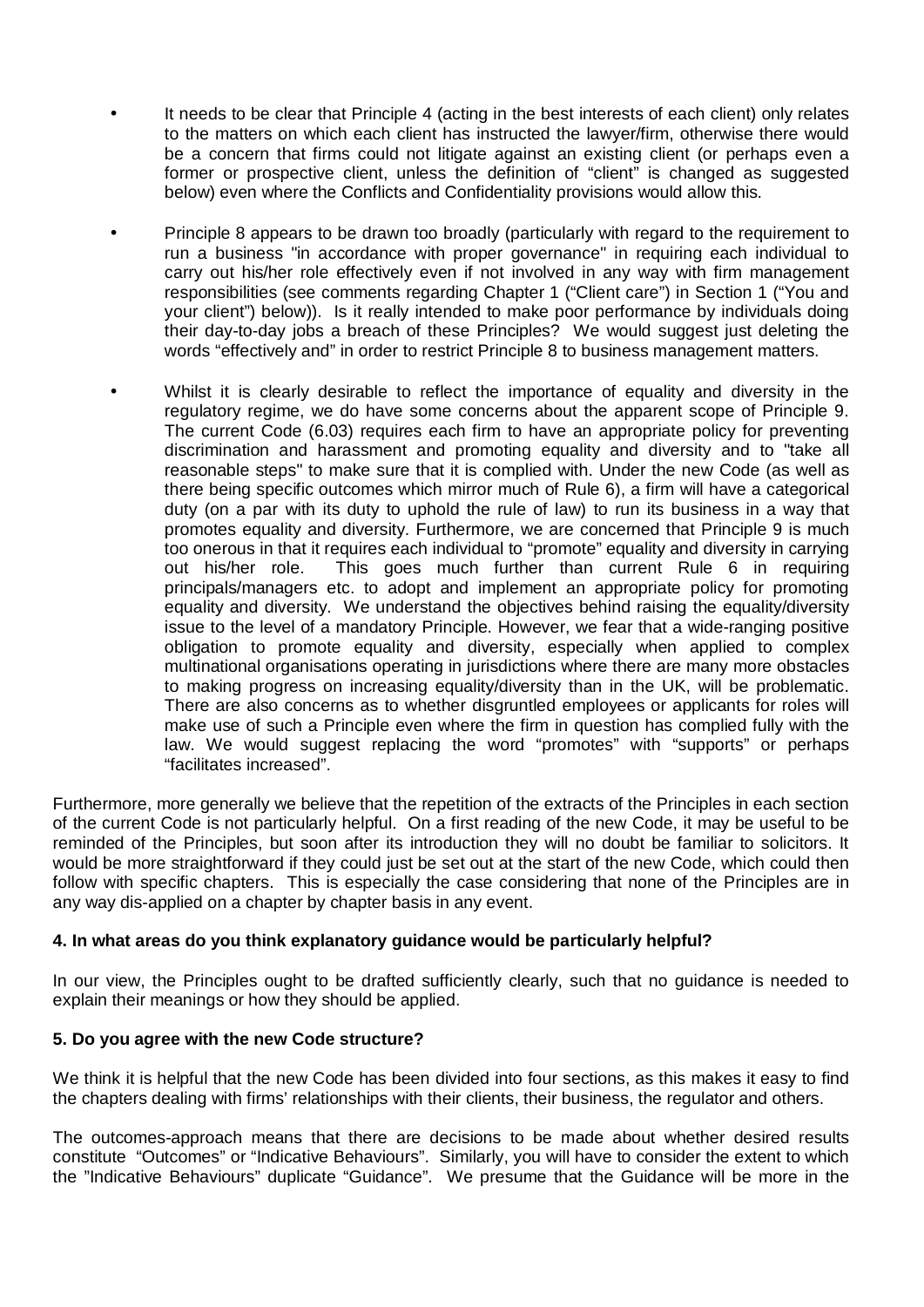nature of an explanation as to how the "Outcomes" and "Indicative Behaviours" fit together in the light of the Principles, and that it will fill any descriptive gaps that might exist in the Indicative Behaviours. This is because, as you say, the Indicative Behaviours cannot constitute an exhaustive list of the kind of behaviour which tends to establish compliance with, or contravention of, the Principles or Outcomes.

We suggest that it would be helpful for the Guidance to cover the new Code's application to different sectors and types of business. Perhaps the Guidance could be initially prepared by the Law Society or its specialist Committees, and then approved by the SRA (see also the response to Question 7 below).

# **6. Do you have any overall comments on the new format (Principles, outcomes, indicative behaviours)?**

See above. See also specific comments on aspects of the new Code below.

In addition, we have concerns about how the SRA's outcomes-focussed regulation ("OFR") project will operate generally, and in terms of the practical interrelationship and interaction between the new Code's Principles, Outcomes and Indicative Behaviours.

We understand that, if the mandatory outcomes are appropriately drafted, a failure to achieve an outcome could be seen as *prima-facie* evidence of a failure to comply with the Principle to which it relates. Our main concern is with the interplay between the Outcomes and Indicative Behaviours.

The Outcomes will necessarily be achieved on a case by case basis (see our response to Question 7, below). As such, an objective judgement must be made in each instance as to whether a particular outcome has been achieved. We query the need for additional "evidence" in making this decision, and do not think it relevant to look at the achievement/non achievement of the indicative behaviours relating to the outcome.

In practice, the Indicative Behaviours (institutionalised by firm policies and procedures for the most part) are those which have a reasonable likelihood of achieving the new Code's Outcomes in any given situation, and these are sector specific. If we are correct in asserting that the Indicative Behaviours are not "evidence" in deciding whether a given outcome has/has not been achieved, then we believe that it would be more appropriate to view the Indicative Behaviours as:

- 1. Behaviours which are likely to deliver the outcomes;
- 2. Evidence of good governance and that firms are organised in such a manner as to promote compliance; and
- 3. Matters which the regulator will properly take into account as mitigation in the event that something goes wrong (perhaps in a similar manner to the "adequate measures" defence in the Bribery Act 2010).

#### **7. Do you think that the outcomes (together with the indicative behaviours), achieve the right balance in providing sufficient clarity on the SRA's expectations of the firms whilst enabling firms to operate flexibly?**

We have a number of detailed comments on the Outcomes and Indicative Behaviours. These are set out in Annexes A-E (below). At a high level, our view is that the Indicative Behaviours provide insufficiently detailed application of the circumstances applicable to many different sorts of businesses and sectors, such as the Corporate firms comprised within the CLLS's membership, to provide sufficient clarity and certainty as to the application of the Principles and Outcomes. They seem to be heavily focussed on traditional "High Street" style practices and to contain very few examples of behaviour applicable to other types of firms and businesses. That "gap" could be capable of being covered by more detailed guidance perhaps as suggested above.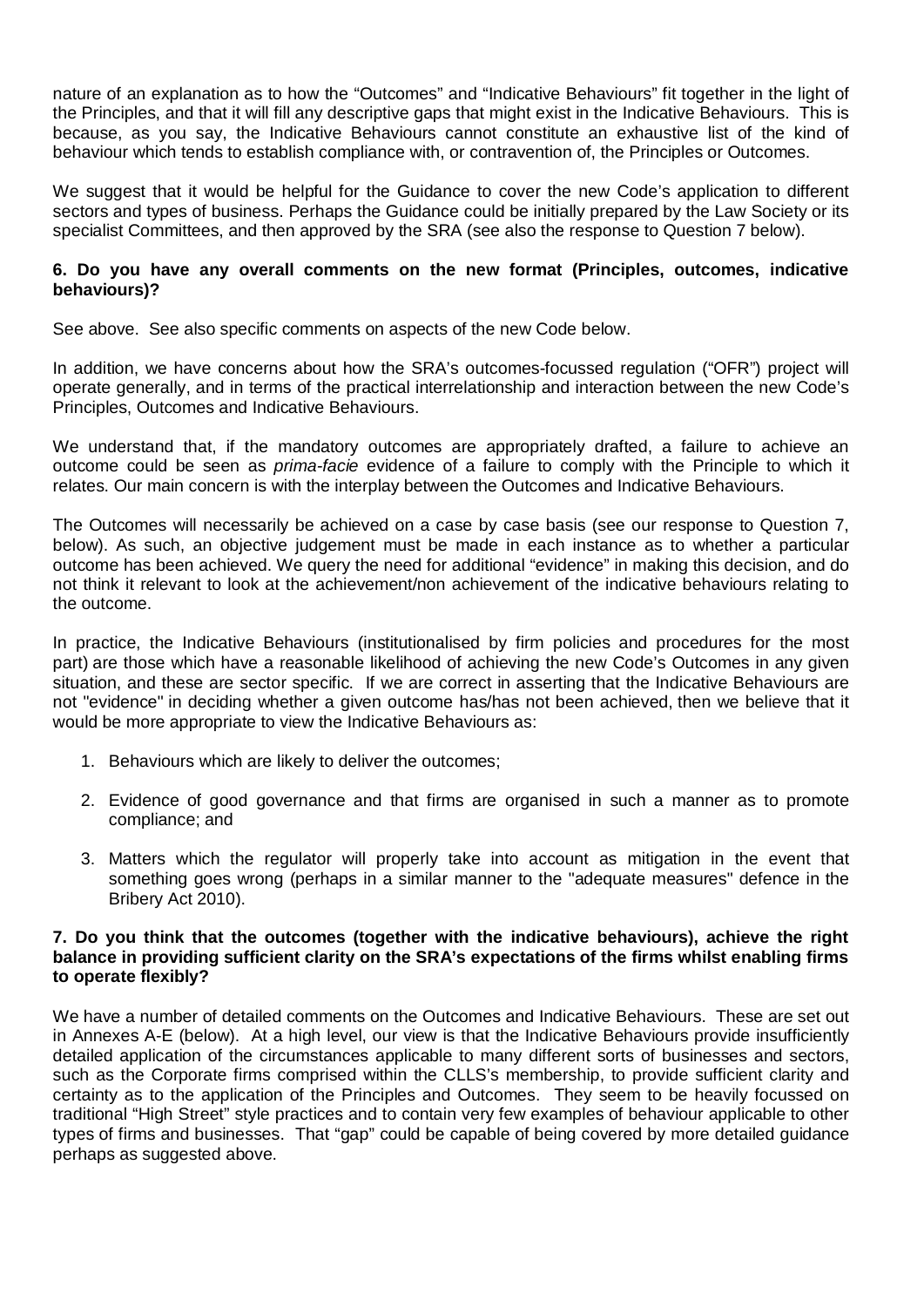An area where the Code's applicability to Corporate firms, especially the larger international firms, does not appear to have been fully thought through is in the treatment of overseas practice (see comments below). We are concerned that the definition of "manager" in Chapter 14 ("Interpretation") excludes all the "non-member partners" in limited liability partnerships who are usually located in offices outside the UK but who may well be solicitors. This is especially as such individuals will usually have equivalent status and management influence within the firm as partners who are members.

# *Outcomes*

We have a general concern that it may be unfair to judge firms on purely whether or not they have achieved particular Outcomes. This is on the basis that firms (particularly City firms) are complex organisations. Outcomes may not be pursued on a matter by matter basis; rather the firm will have to agree a compliance strategy, set up process and training and so forth. While the strategy ought to achieve the right results all in all, there are going to be instances where it does not. In assessing whether a firm has complied with the Code, surely the yard stick ought to be whether the firm has adopted a reasonable compliance strategy to procure the required outcome, and, having done so, whether it has implemented that strategy with reasonable competence. It seems very unfair for a regulatory breach to arise (at least in principle) on a strict liability basis right across the new Code, and yet that seems to be the way it is structured. Indeed, while three of the FSA core Principles incorporate the concept of the "reasonableness" of actions, none of the SRA ones do. It may be that the SRA intends to resolve this situation by reference to its policies on enforcement. It would assist firms if the SRA clearly articulated the approach it intends to take in this regard.

In addition, we have some concerns about the "mechanics" of how the Outcomes will operate, and about their scope.

In terms of mechanics:

- Some of the Outcomes seem to be too vague and could be further clarified (e.g. Outcome 5 of Chapter 1 ("Client care") in Section 1 ("You and your client") (see Annex A below), Outcome 10 of Chapter 7 ("Management of your business") in Section 2 ("You and your business") (see Annex B below), and Outcome 2 of Chapter 10 ("You and your regulator") in Section 3 ("You and your regulator") (see Annex C below)). Furthermore, some Outcomes appear to be formulated as the means by which other more general outcomes are to be achieved (e.g. Outcomes 2, 4 and 6 of Chapter 7)..
- Furthermore, some Outcomes appear to be inconsistent with the Indicative Behaviours to which they relate (e.g. Outcome 2 (which relates to Indicative Behaviours C and N) of Chapter 10).
- In addition, a number of the individual Outcomes involve a form of "egg shell skull" rule. For example, the question of whether or not a client is "in a position to make informed decisions about the services it needs" (Outcome 10 of Chapter 1) turns as much on the competence of the client's internal organisation as it does on the firm's activities. While it is clear that a firm must take reasonable steps to adapt its systems and process to each individual client's peculiarities (but that is the point), the test for how the Outcome has been achieved should include a "reasonableness" element. The outcomes should not create strict liability. (In addition, it is unclear how strictly some of the other Outcomes will be applied (e.g. Outcome 5 of Chapter 4 ("Confidentiality and disclosure") in Section 1)).

In terms of scope:

The new Code contains examples of Outcomes which appear to be too broad (e.g. Outcome 6 of Chapter 5 ("Your client and the court") in Section 1), to be of uncertain scope (e.g. Outcome 10 of Chapter 7, and to even extend the scope of a solicitor's duty (e.g. Outcome 5 of Chapter 1). (Furthermore, some other Outcomes overlap with each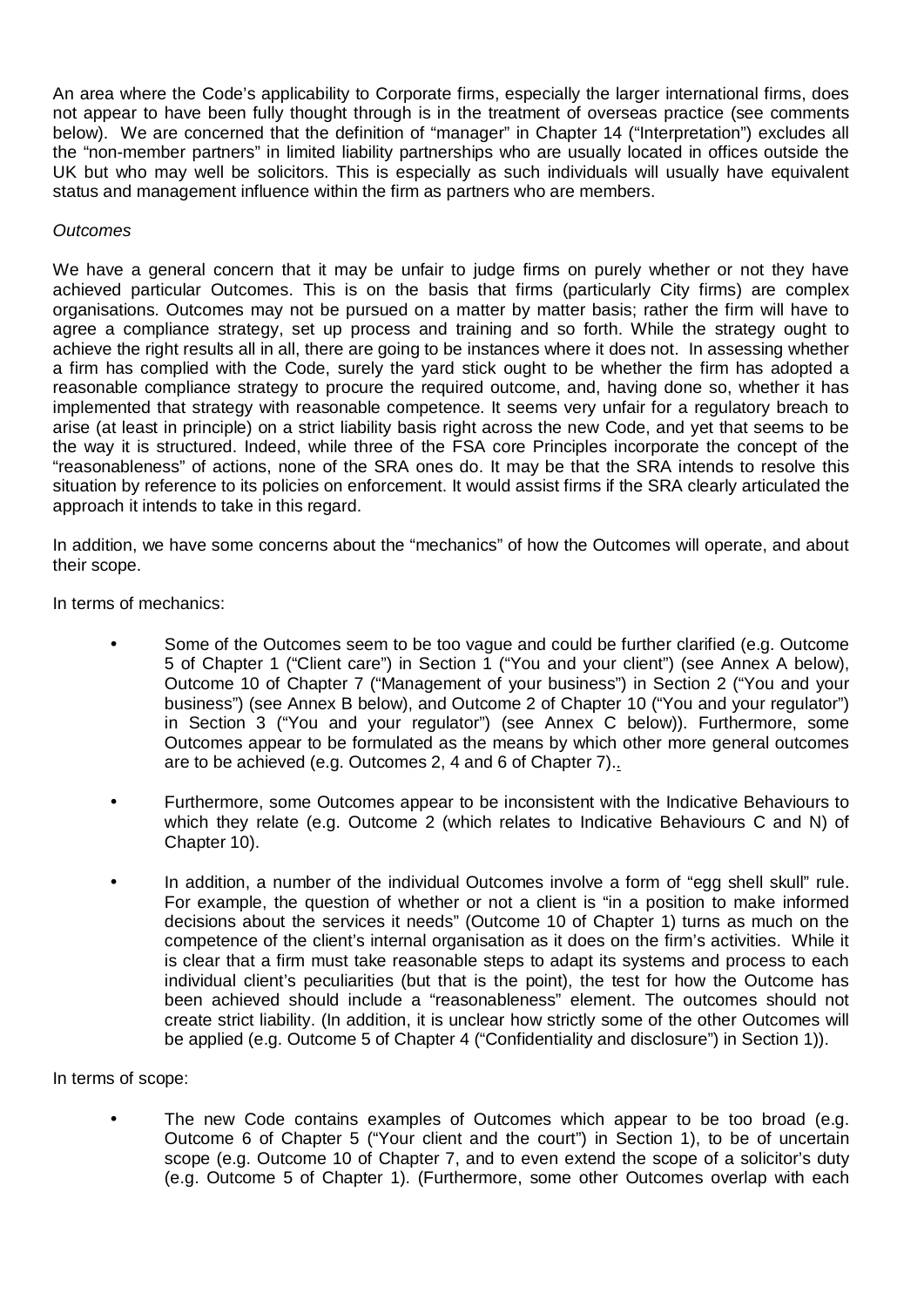other. (See for example Outcomes 1 and 2 of Chapter 2 ("Your client and equality and diversity") in Section 1.) Some are addressed to all Handbook users notwithstanding that they are capable of being fulfilled, in most cases, only by firms (e.g. the obligations contained in the Outcomes of Chapter 7).)

• In contrast, some of the other Outcomes seem too specific: it appears in some cases that the Outcomes actually set out the "behaviour" required to achieve the relevant mandatory objective/s, rather than the objective/s that the relevant behaviour is expected to promote. (See for example our comments on Outcomes 3, 4 and 5 of Chapter 2, Outcome 8 of Chapter 7,and Chapter 7 generally, Outcome 5 of Chapter 8 ("Publicity") in Section 2 and Outcomes 2, 3 and 4 of Chapter 11 ("Relations with third parties") in Section 4 ("You and others").) Furthermore, some of the Outcomes do not cover all of the aspects that it would be expected they would cover. For example, the requirements to be included in the SRA Authorisation Rules for firms to appoint a CoLP and CoFA are not referred to as part of the business management requirements under the new Code (see Chapter 7).

# *Indicative Behaviours*

As with the Outcomes, we also have some concerns about the "mechanics" of the new Code's Indicative Behaviours, and about their scope.

In terms of mechanics:

- Some of the Indicative Behaviours seem to be too vague and broad (e.g. Indicative Behaviour D of Chapter 5, and Indicative Behaviour N of Chapter 10). In other cases, it is difficult to know what the Indicative Behaviours mean in practice (e.g. Indicative Behaviour D of Chapter 5).
- Furthermore, some of the Indicative Behaviours appear to be inconsistent with others (e.g. Indicative Behaviour J (ii) of Chapter 5 ), or to be inconsistent with the Outcomes to which they relate (e.g. Indicative Behaviour C and Outcome 2 of Chapter 10).

In terms of scope:

- It appears that some of the Indicative Behaviours overlap (e.g. Indicative Behaviours C and H of Chapter 5, and Indicative Behaviours E and F of Chapter 7) or are substantially the same as other Indicative Behaviours in the same chapter (e.g. Indicative Behaviours A and H of Chapter 2 and Indicative Behaviours C and H of Chapter 5). Others appear to be too broad (e.g. Indicative Behaviour F and I of Chapter 11).
- Furthermore, some of the Indicative Behaviours appear to be too limited in scope (e.g. the Indicative Behaviours in Chapter 7).

In addition, we are concerned that some of the Indicative Behaviours do not take sufficient account of the complexities of work required by clients in the Corporate sector (e.g. Indicative Behaviour I of Chapter 4 or the reality of work practices in that sector (e.g. Indicative Behaviour B of Chapter 7)). (In addition, Indicative Behaviour I of Chapter 10 appears to impose an overly burdensome reporting requirement.) As mentioned in the response to Question 5 above, it would be useful if the Indicative Behaviours contained more examples of behaviours applicable to specialist sectors. As above, there is still a concern, given the stated evidential value in establishing compliance, that the fact that the new Code does not contain sufficient examples of behaviours applicable to specialist sectors will put "specialist firms", like those in the Corporate sector, at a regulatory disadvantage. If this concern proves correct, this disadvantage will need to be addressed, if not through appropriate guidance, then at least by incorporating the appropriate level of relationship management support and guidance into the regulatory supervision of these sorts of firms.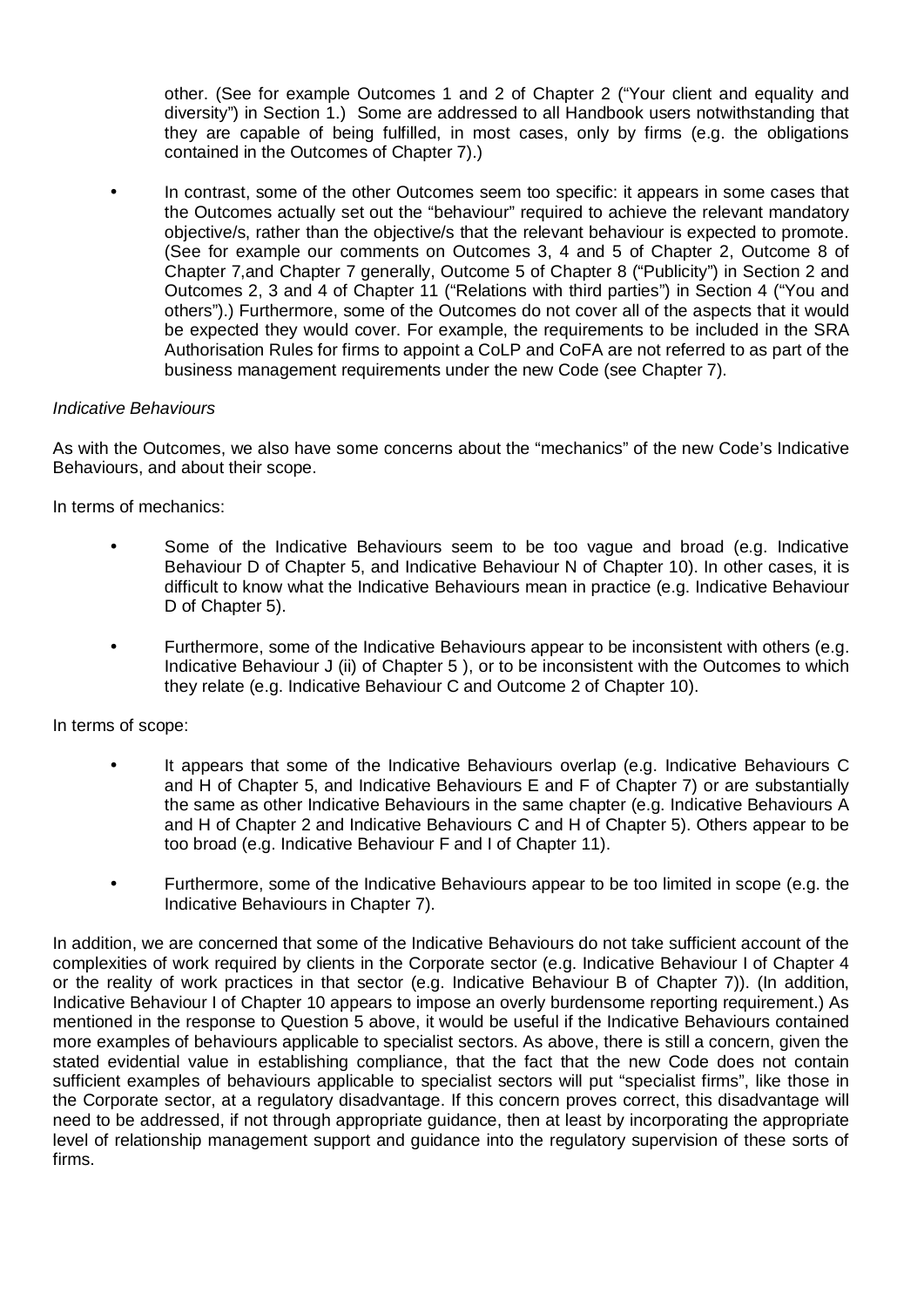# **8. Do you have any comments on The Models Annex D for regulating [conflicts]?**

Refer to the CLLS's letter to the SRA of 10 August 2010 regarding conflicts of interest.

# **9. Do you have any comments on the removal of the detailed provisions relating to conveyancing, gifts etc [as above].**

No comment at this stage.

# **10. Do you believe that outcomes provide sufficient clarity for regulating conflicts or do you think rules would be more appropriate?**

Refer to the CLLS's letter to the SRA of 10 August 2010 regarding conflicts of interest.

# **11. Do you agree with our approach with the provision of services through a separate business?**

We can see that there is a concern that non-reserved legal services may be deliberately provided through a separate business owned by a firm, or an associate of a firm, which is not authorised and regulated by the SRA, and which therefore undermines client protection. Furthermore, such an arrangement would potentially, in our view, give such a separate business a competitive advantage as it would be free from regulatory costs. The temptation to arrange activities in this way would be even greater in the case of an ABS, where there is likely to be a greater proportion of non-regulated activity and a desire to remove it from the regulatory regime intended to apply to the ABS by the SRA. We therefore agree with your intention to continue the current SRA prohibition on conducting certain non-reserved legal activities through a separate unregulated business.

Our comments are set out in more detail in Annex D below in relation to Chapter 12 ("Separate Businesses").

## **12. Do you agree with our proposals concerning the application of the Code to overseas practice, in-house practice etc.?**

#### Overseas practice

We have considerable reservations about the new Code's proposed application to an overseas practice. As currently drafted, the new Code would appear to have a significantly wider application to an overseas practice than the current Code as applied by Rule 15. Specifically, there are a significant number of outcomes in the new Code which will apply to an overseas practice after October 2011 where the provisions of the current Code they replace do not currently apply; details are set out in Annex E.

We consider any extension of SRA regulation overseas to be unnecessary and undesirable and believe that, as a minimum, the application of the new Code should be restricted to the extent of the application of the current Code under Rule 15. Further, we believe that the opportunity should be taken to review the new Code's application outside of England and Wales generally.

We accept that the SRA has a legitimate interest in the regulation of:

- 1. Individual England and Wales Solicitors practising as such wherever they are in the world, and irrespective of whether or not the solicitors' firms or employer are subject to these rules;
- 2. Overseas branch offices of an authorised body, but only in respect to the manner in which the business is structured and managed; and
- 3. Non-solicitor managers of an authorised body (whether lawyer or non-lawyer) in respect to the management of the authorised body only.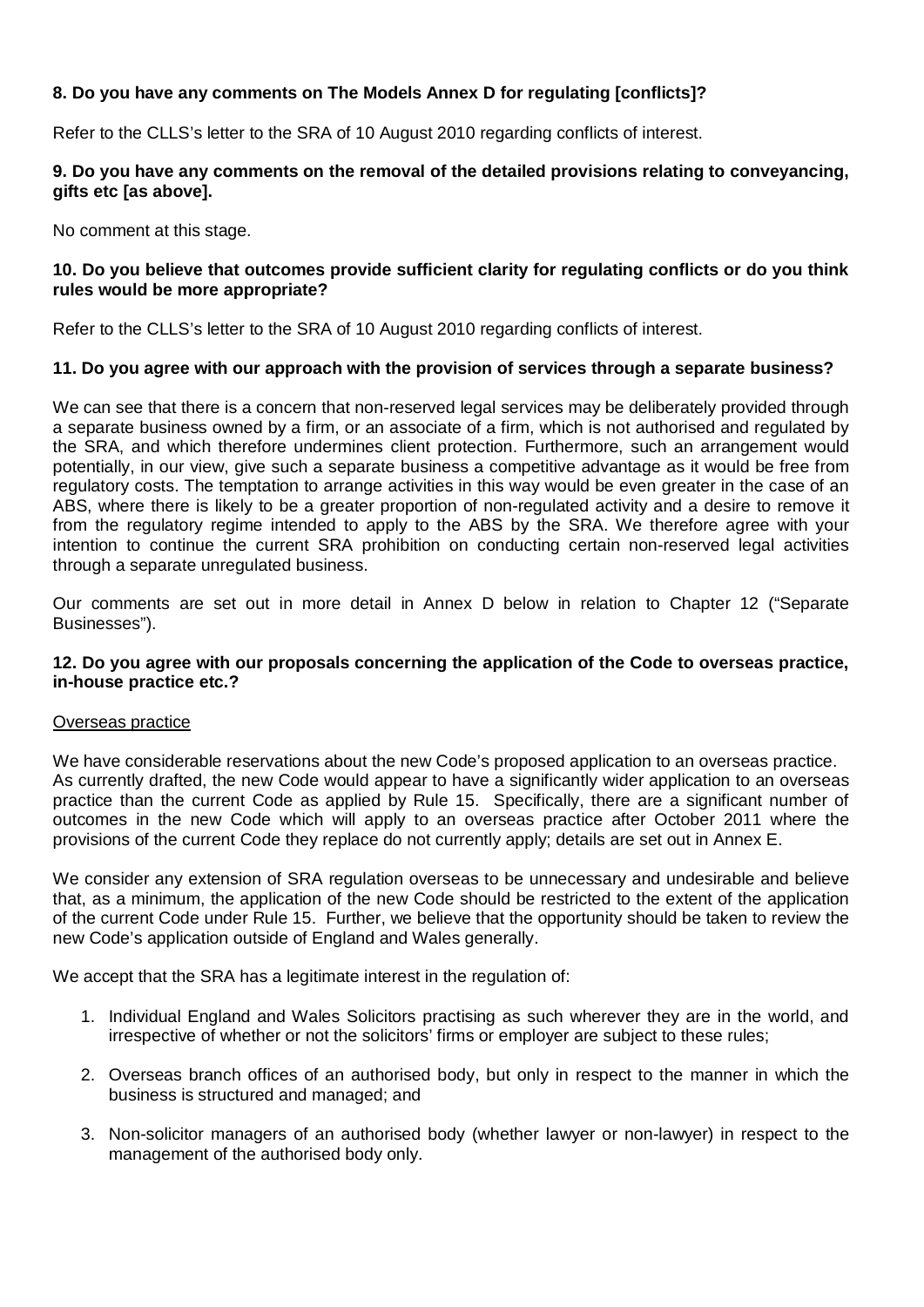We draw a distinction between regulations which address the structure and proper management of an overseas branch of an authorised body (e.g. Section 2 "You and your business", Section 3 "You and your regulator", Chapter 12 ("Separate businesses") of Section 3: "You and others"), and the regulation of the delivery of legal services supplied by individual lawyers within that branch office (e.g. Section 1 "You and your client" (see Annex A below), and Chapter 9 ("Fee sharing and referrals") of Section 2 (see Annex B below).)

Where the services are delivered by England and Wales solicitors, these will be properly subject to SRA regulation. Where the services are delivered by lawyers of another jurisdiction, each will be subject to regulation by their own codes of conduct and supervised for compliance by their respective professional bodies. In the latter situation we do not think it appropriate for the SRA to overlay its own rules; the lawyers concerned should not be subjected to dual, and possibly conflicting, regulation. (The problem of dual regulation is especially acute where the branch office is primarily or exclusively the practice of local lawyers.)

We appreciate that the current application provisions in Chapter 13 ("Application and waivers") and the definitions of "overseas practice", "practice" and "practice from an office" in Chapter 14 ("Interpretation"), have largely been transcribed from the current Code. We suggest that these need to be re-written from scratch to address the above points. We also recommend that the provisions applying the Outcomes to an overseas practice, currently appended to each chapter, should be drawn together in one place and rewritten to apply the Outcomes appropriately to the different groups identified above.

In addition, the application of the rules overseas to affiliated entities, which are not branches of authorised bodies, is somewhat arbitrary under the current (complicated) application provisions. We anticipate that a clear focus on the regulation of individuals and authorised bodies as outlined above will deliver consistency. (See also our comments in relation to Chapter 7 ("Management of your business") of Section 2.)

It also remains unclear how the new Code will apply to services outsourced by a firm overseas. See our comments on Chapter 7 (see Annex C below).

The CLLS and our Members have a keen interest in ensuring that the overseas application of the new Code is proportionate, does not result in unnecessary dual regulation, and respects the local cultural and professional diversity of the countries and lawyers involved. To this end we would welcome the opportunity to assist the SRA in the development of the new application provisions.

#### In-house practice

Our Members are not best placed to comment on the new Code's application to in-house solicitors, although see our comments in relation to Chapter 7 regarding "in house practice" (in Annex B below).

#### **13. Do you have any comments on the revisions to the Accounts Rules?**

In general, and subject to the following, we are in agreement with the revisions to the Accounts Rules.

The nature of the risks inherent in the handling of money necessitates a more prescriptive regulatory regime than in most other aspects of practice. In addition, the controls and procedures required to effectively protect client money are relevant to all solicitors' practices, irrespective of differences in scale, client base, or the volume or value of transactions undertaken.

We strongly support the decision to make a clear distinction between the rules and the explanatory elements, and to give the status of non-mandatory "guidance" to the currently mandatory "notes". Much of the detail in the notes is not crucial to protecting client money, has unnecessarily constrained the systems and processes firms implement. This detail also results in many irrelevant, and incidental, trivial breaches being notified to the SRA through the annual accountants' report.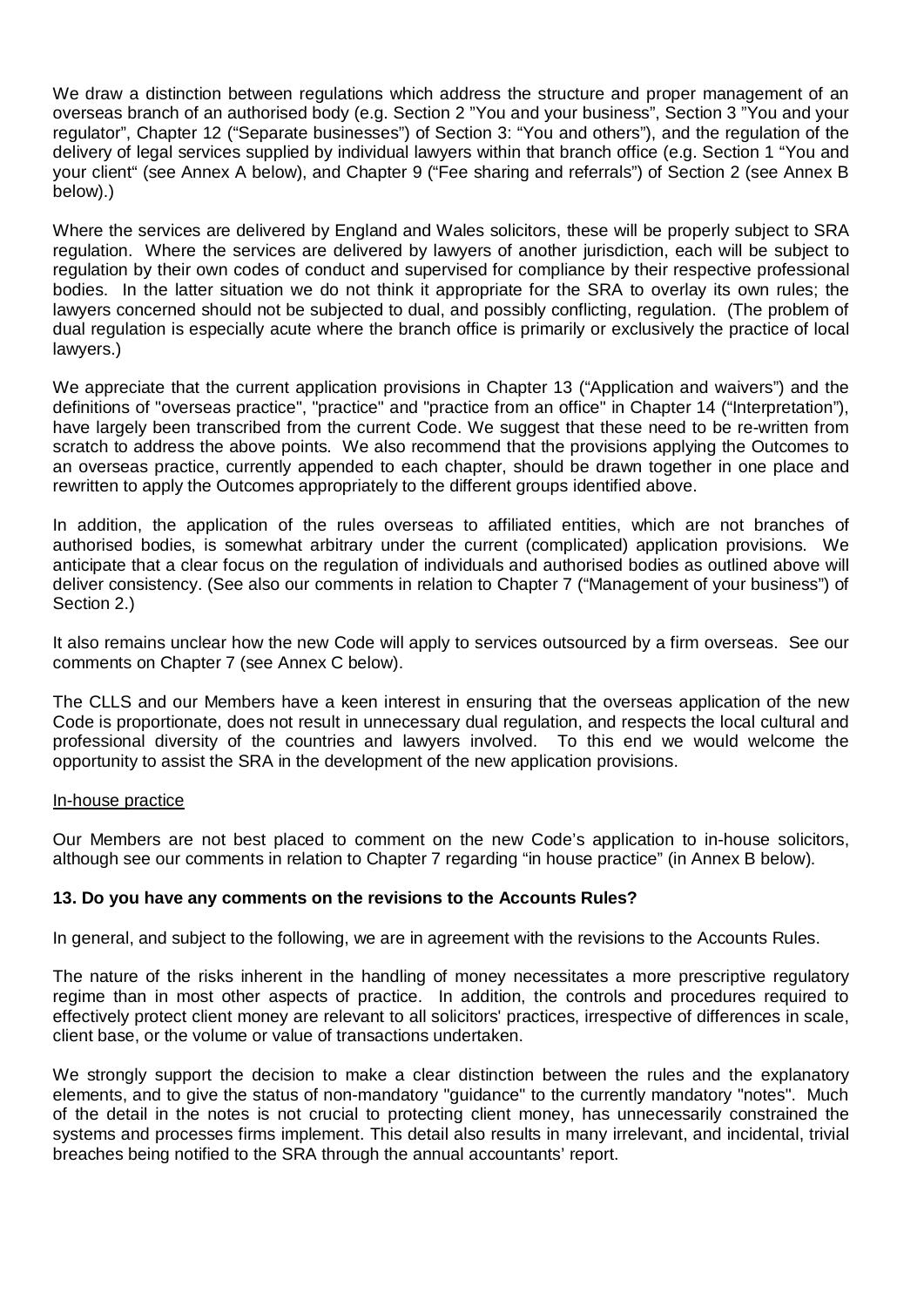We also agree with the decision to apply an outcomes-focussed approach to the areas of signing on client account and the interest provisions. In particular, the application of a "one size fits all" approach to payment of interest does not work, and has imposed an unnecessary constraint on the commercial arrangements firms enter into with business clients. Our members will welcome the flexibility to develop solutions that fit their businesses and meet their clients' specific needs and expectations.

#### Multi-disciplinary practices

We agree that the accounts rules should apply to all regulated businesses in the same way, and appreciate the reasons why the SRA would seek to limit application only to activities for which an MDP is regulated.

Nevertheless, in the context of an integrated MDP it may be difficult for firms to clearly identify, and thus ringfence, money arising from regulated activities when engaged in a multi-disciplinary instruction. In these circumstances there is a serious risk of a regulatory vacuum being created whereby client money is not protected at all.

These new types of business require an innovative, and holistic, approach to regulation which is not delivered by the current proposal. Our strong preference would be for a single client account for the entire MDP supported with a memorandum of understanding agreed between the regulators for managing the interface to ensure full and unbroken protection for the clients concerned.

## Compliance Officer for Finance and Administration (CoFA)

As mentioned elsewhere in our response, we do not support the CoFA role on traditional law firms.

#### The role of the reporting accountant

We believe that the role of the reporting accountant, the terms of reference for the annual inspection, and the nature and scope of the accountants report needs to be revised in the light of the new OFR environment and approach to regulation.

We understand that this matter is being considered by the SRA Financial Assurance Reference Group, and we look forward to the opportunity to input to this process through our representatives.

#### Overseas application

The rule dealing with the application of the overseas accounting provision has been transcribed from Rule 15.27. The effect of this rule, which refers to direct ownership and control by solicitors, has always resulted in an anomalous application of the rules dependent on the structure and constitution of the practices concerned.

The international application of the new Code is dealt with elsewhere in this response. We recommend that the application of the overseas accounting provision should be considered as part of the wider review of regulation outside of England and Wales.

# **14. Do you have any comments on the structure of the Specialist Services section?**

No comment at this stage.

## **15. Do you believe that the financial services and property selling exemptions should be extended to ABSs?**

No comment at this stage.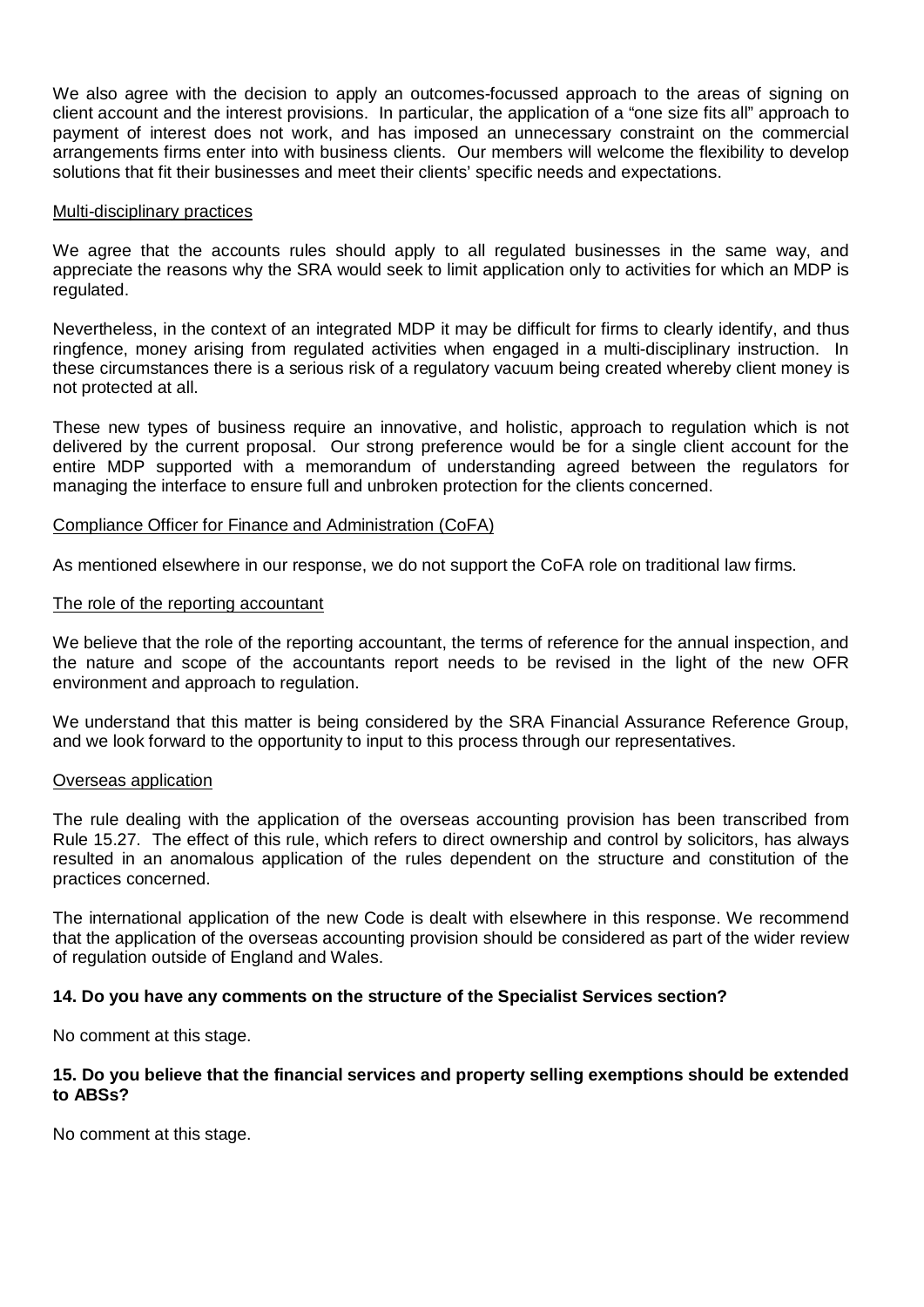# **16. Do you agree with our proposals to apply the requirements for a CoLP and a CoFA to all firms (including recognised sole practitioners)?**

No. We have serious reservations about the imposition of this requirement to all firms (see our response to Question 1 above). While we can see that the HoLP and the HoFA may help to ensure appropriate governance in ABSs comprising a significant percentage of non lawyer managers, these roles have the potential to undermine the shared sense of duty that has traditionally been a feature of a solicitor partnership and therefore to hinder rather than help application of the Code. We think it would be preferable to deal with this issue by including an appropriate Indicative Behaviour relating to the objectives concerning governance and management of firms, with an acceptance that some firms will have appropriate alternative roles and responsibilities for ensuring accountability for regulatory compliance within non-ABS firms which will not require the appointment of a CoLP or CoFA.

# **17. Do you agree with our contention that more information should be required from applicants to enable the SRA to make the right judgement concerning authorisation?**

No comment at this stage.

## **18. What in-house services to the public should require authorisation?**

No comment at this stage.

## **19. Do you believe that the disciplinary frameworks should be further harmonised?**

No comment at this stage.

# **20. Do you believe that there should be a single system of findings with appeal to an independent tribunal?**

No comment at this stage.

# **21. Do you agree with our overall approach to applying indemnity requirements to ABSs?**

No comment at this stage.

## **22. Do you have any comments on our initial equality impact assessment, and are there any additional equality issues that we should consider as we work further on the Handbook?**

No comment at this stage.

#### **23. Do you have any comments on the timetable?**

The consultation's timeframe is extremely compressed, especially considering that the return date for comments is 20 August 2010 (when many key staff are likely to be on holiday). This is especially the case considering the complexity of the issues raised by the consultation paper. We also note that the SRA apparently intends to continue with a tight timetable for the remainder of the overall consultation process, with comments due on the second Handbook (and regulatory processes) consultation in January 2011. We remain concerned that the SRA has not allowed stakeholders sufficient time to consider and respond to these complex and important proposals.

The number and quality of responses that the SRA receives to such an important consultation from across the profession and the market more generally will no doubt illustrate whether our concerns about timing are valid.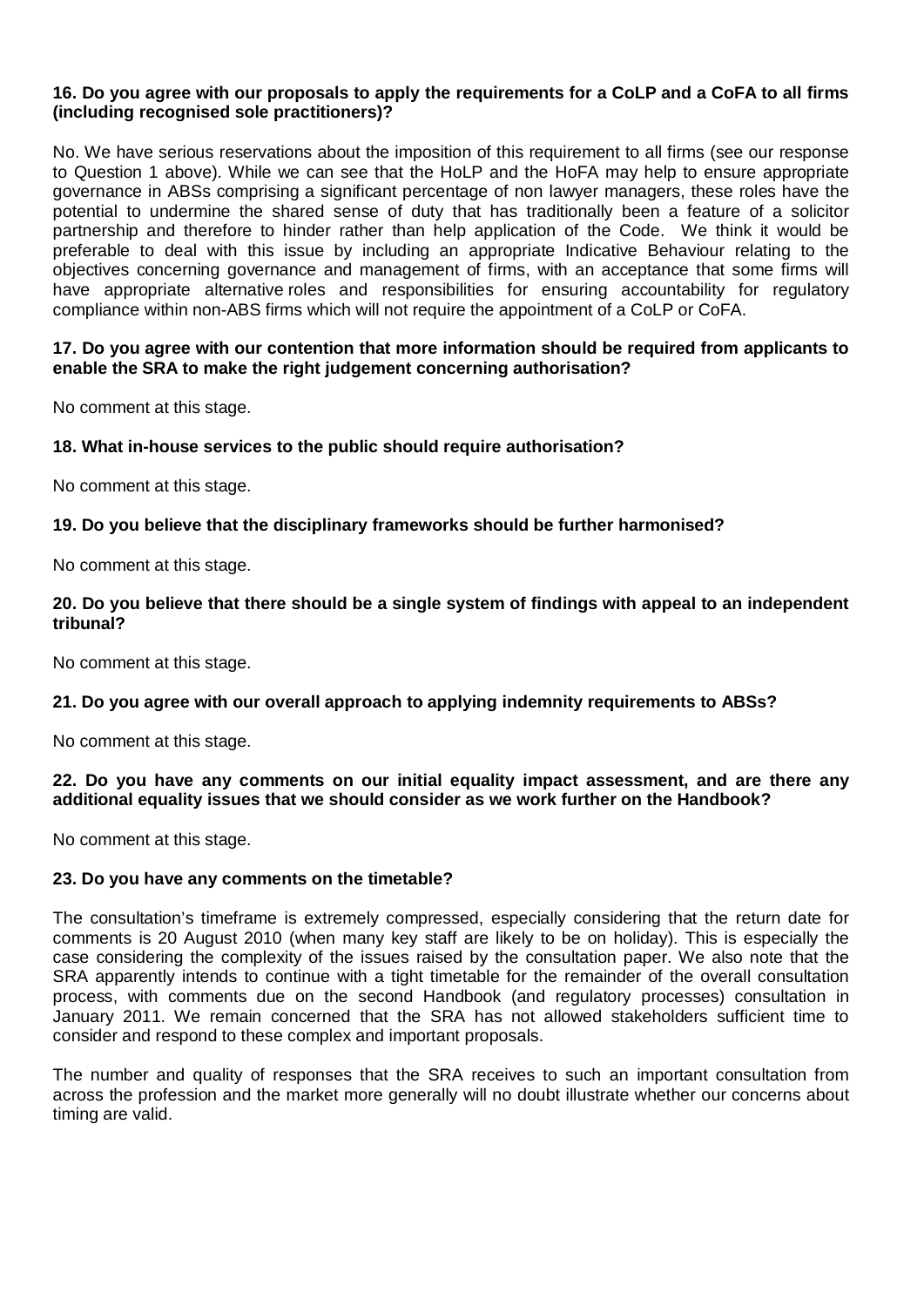In addition, we would appreciate the opportunity of having CLLS representatives meet with the SRA to discuss the matters set out in this paper in more detail.

Yours sincerely

David McIntosh **Chair** CLLS

> © CITY OF LONDON LAW SOCIETY 2010. All rights reserved. This paper has been prepared as part of a consultation process. Its contents should not be taken as legal advice in relation to a particular situation or transaction.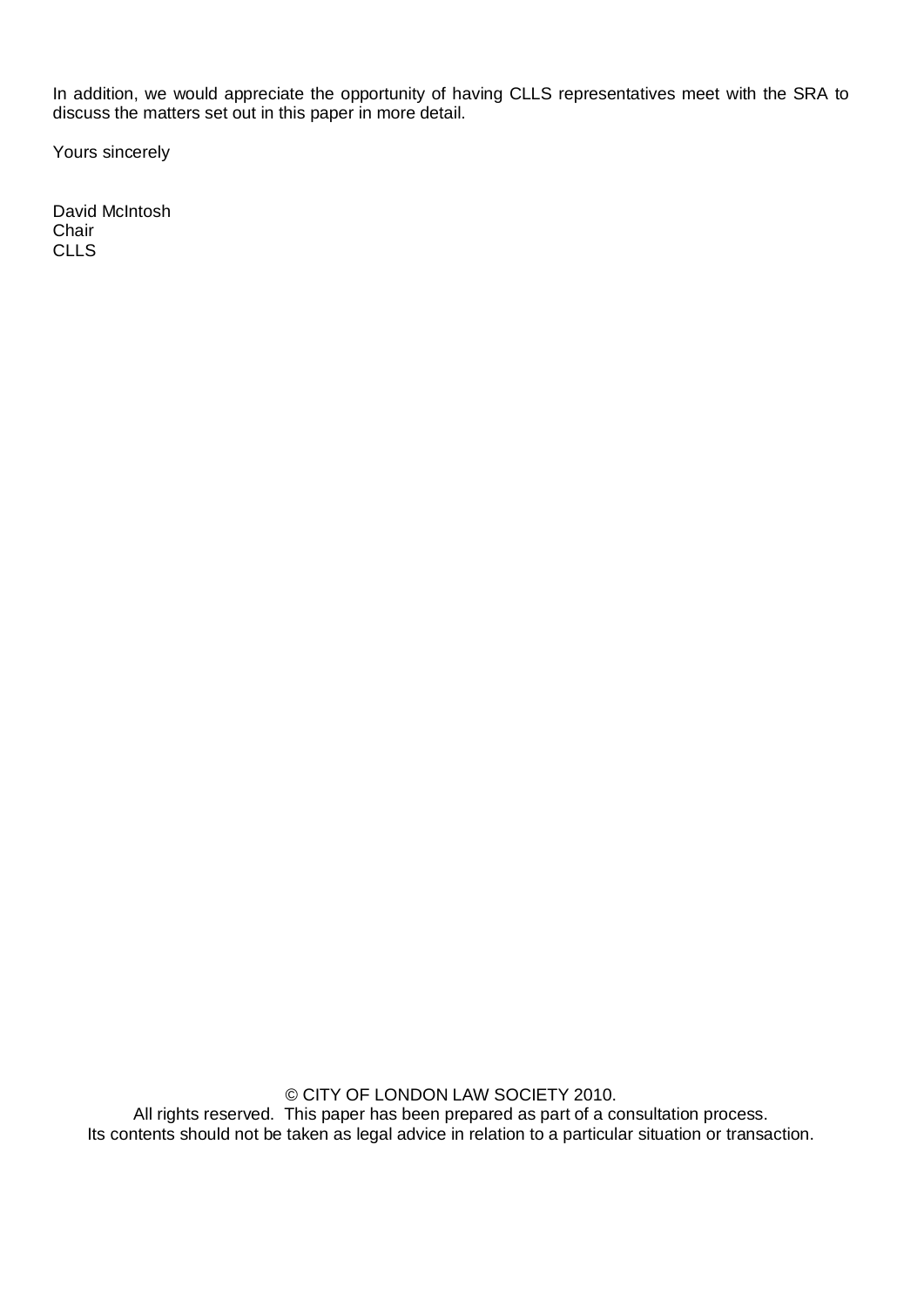## **THE CITY OF LONDON LAW SOCIETY PROFESSIONAL RULES & REGULATION COMMITTEE**

Individuals and firms represented on this Committee are as follows:

Chris Perrin (Clifford Chance LLP) (Chair) [chris.perrin@cliffordchance.com](mailto:chris.perrin@cliffordchance.com)

- R. Cohen (Linklaters LLP)
- Ms S. de Gay (Slaughter and May)
- A. Douglas (Travers Smith LLP)
- Ms A. Jucker (Pinsent Masons LLP)
- J. Kembery (Freshfields Bruckhaus Deringer LLP)
- Ms H. McCallum (Allen and Overy LLP)
- Ms J. Palca (Olswang LLP)
- M. Pretty (DLA Piper UK LLP)
- J. Trotter (Hogan Lovells LLP)
- Ms C. Wilson (Herbert Smith LLP)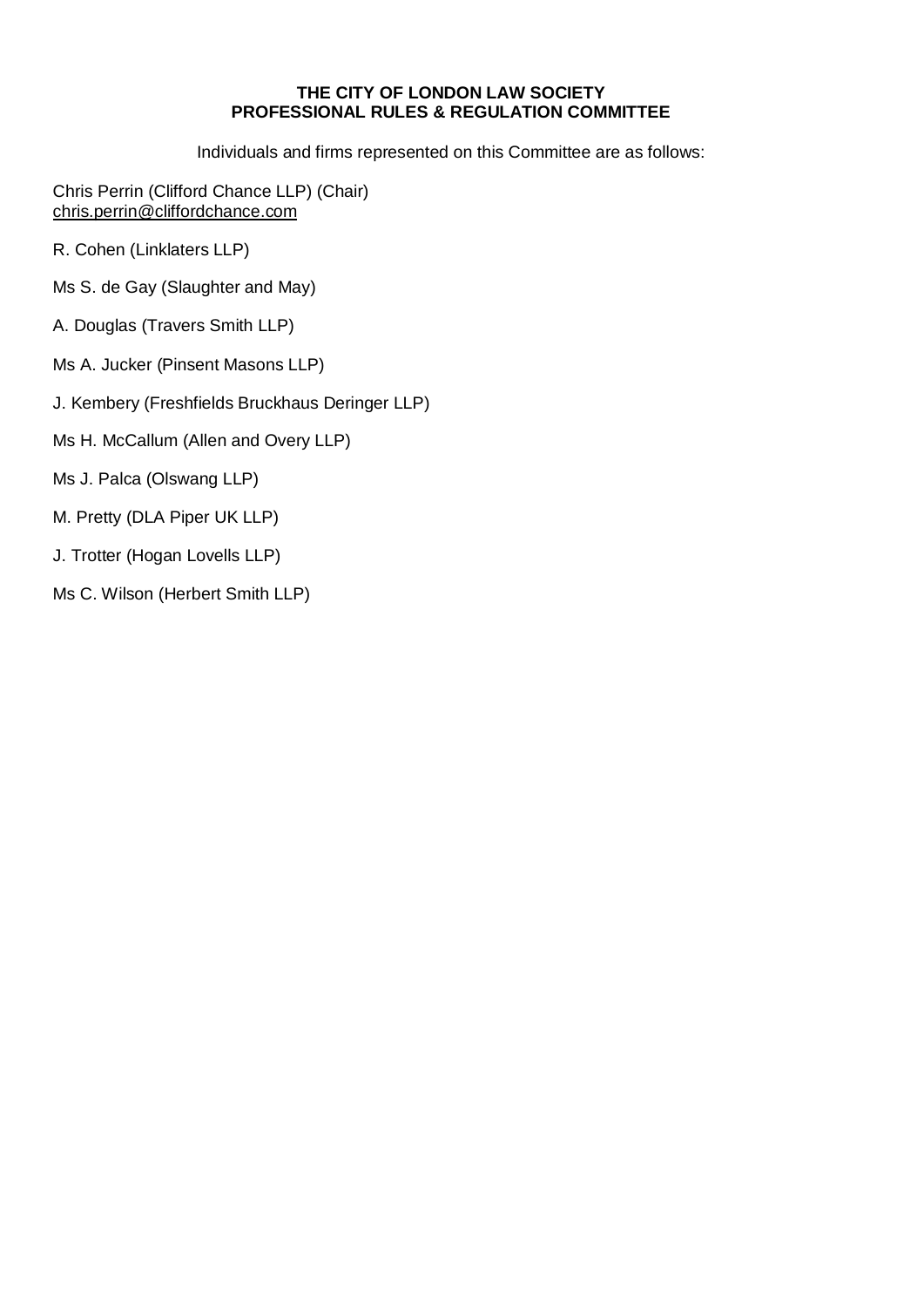## **ANNEX A**

#### **Detailed comments on Draft SRA Code of Conduct (as set out in Annex C of the consultation paper) Section 1: You and your client**

We agree with the placement of the section "You and your client" at the start of the Handbook, as it emphasises the client's importance. Subject to our comments below, we consider that the right balance has been achieved between providing firms with sufficient clarity about the SRA's expectations of them, whilst enabling the firms to operate flexibly.

#### *Chapter 1 - Client care*

We consider that Principle 8 (which is stated in Chapter 1 to "be of particular relevance in the context of *client* care" is very vague, particularly with regard to the requirement to run a business "in accordance with proper governance" (as mentioned above in response to Question 3.)

In addition, the Outcomes listed in Chapter 1 all seem appropriate (with the exception of Outcomes 1 and 5, mentioned below). The difficulty in assessing whether a particular event should be an Outcome or an Indicative Behaviour is illustrated by Outcome 3 and Indicative Behaviour U. Outcome 3 is that "you have the resources, skills and procedures to carry out your clients' instructions". That is in a way clear enough as it stands. The negative Indicative Behaviour U is simply a failure to achieve Outcome 3: "acting for a client when you have insufficient resources or competence to do so properly".

We are doubtful about the second part of Outcome 5 in Chapter 1 ("you only enter into fee agreements that... you consider to be in the client's best interests"). Solicitors should provide their clients with relevant information about fees, but it is for the clients themselves to decide whether entering into any particular fee agreement is in their best interests. For example, a client that has an established relationship with a solicitor may approach that solicitor to conduct a straightforward matter, and that solicitor may consider that the work could be satisfactorily done by another solicitor at considerably lower cost. Is the solicitor with the established relationship obliged to decline to enter into a fee agreement with the client at rates the client is happy to pay because the solicitor considers that it is not in the client's best interest for him or her to do the work at its normal rates? Or suppose a potential client approaches a solicitor in relation to a dispute that the solicitor personally feels is trivial and that will cost far more to resolve than is financially at stake. After having given the client the correct advice as to how to proceed, should the solicitor be obliged as a matter of regulation to decline to act for the potential client because the solicitor considers that it is not in the client's best interest to enter into any fee arrangement for the matter?

The Indicative Behaviours more generally seem to focus disproportionately on fee-sharing and referral arrangements, as well as complaints-handling, but we presume that that reflects the number of difficulties that tend to arise connected with those aspects.

The description of Indicative Behaviour A would benefit from clarification. What is meant by "agreeing an appropriate level of service with your client"? The description of Indicative behaviour A would benefit from clarification along the lines of the current guidance note 14 to rule 2. We suggest that Outcome 1 is amended to "you provide services to your *client(s)* in a manner which "seeks" to protect their interests". Otherwise a client might read this as a guarantee of success.

In addition, the Indicative Behaviours for this chapter omit the exceptions currently contained in rule 2 relating to circumstances where it is inappropriate to provide certain information to clients. This is also particularly unhelpful to those firms, like many of the CLLS's Member firms, who work regularly for the same sophisticated clients on similar matters in the Corporate sector.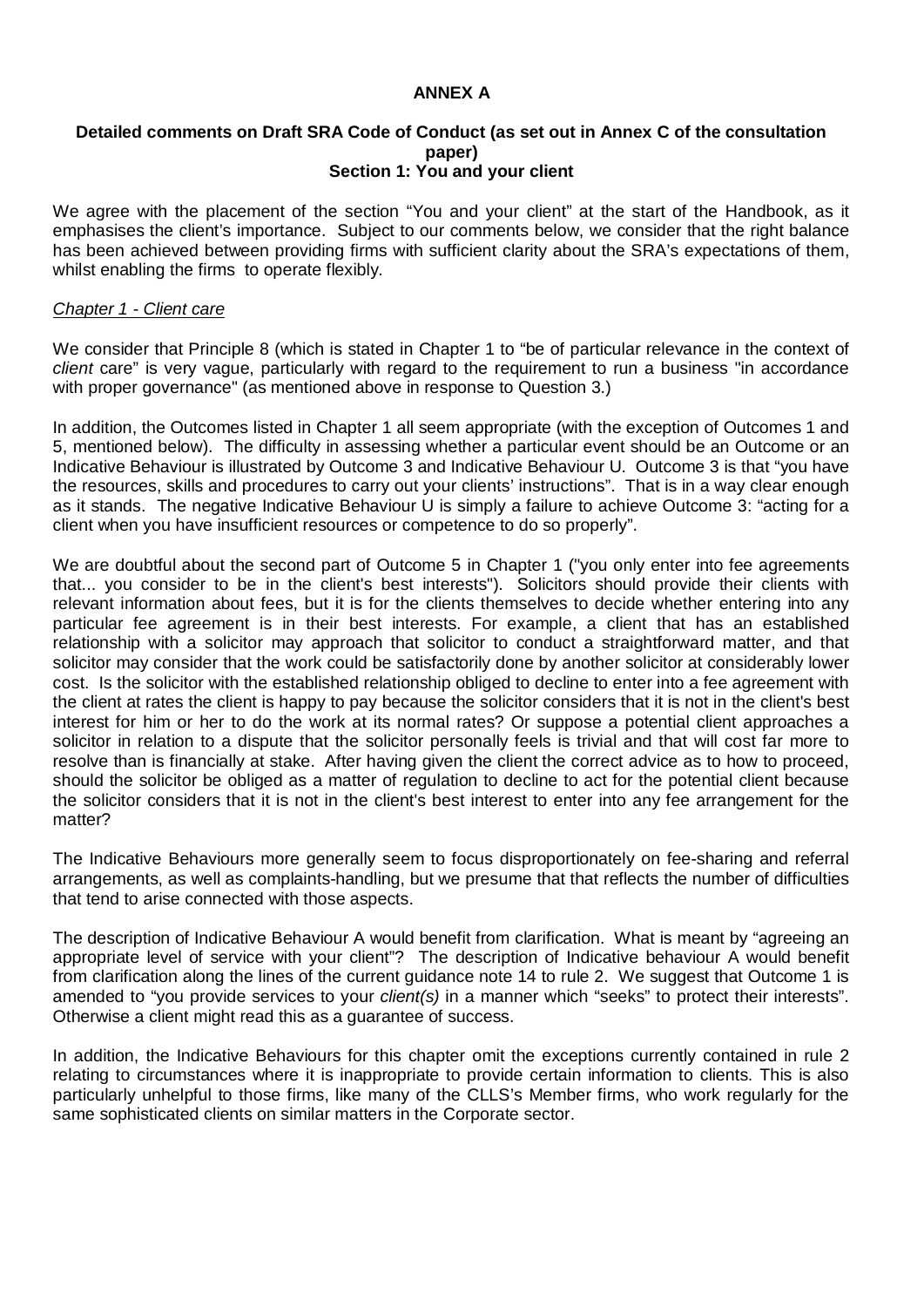# *Chapter 2 - Your client and equality and diversity*

It appears that Outcome 2 (substantial disadvantage) in this chapter is otiose. This is because every employer discriminates against a disabled employee who is substantially disadvantaged if it fails to implement reasonable adjustments to remedy the position. (See for example section 21.2 Equality Act 2010, and the general wording regarding reasonable adjustments, from section 20 of the Equality Act.) The position is therefore dealt with quite adequately in Outcome 1. Since Outcome 2 does not mirror the wording of the act, the new Code appears to go further than the recent legislation.

Furthermore, Indicative Behaviour A (which is an example of Outcome 1 ("your decision to accept or refuse instructions to act for a client is not based on grounds of unlawful discrimination")) is simply the opposite of negative Indicative Behaviour H ("declining to act for someone on the grounds of unlawful discrimination".) As such, it does not appear that both Indicative Behaviours are required.

Furthermore, we believe that Outcomes 3, 4 and 5 should be re-cast as Indicative Behaviours.

## *Chapter 4 - Confidentiality and disclosure*

In terms of the Outcomes contained in this chapter, we suggest the following:

- 1. Adding the words "(unless, with informed consent, the client has agreed to amend the duty of disclosure in a manner consistent with the individual's ability still to comply with the Principles)." to the very end of Outcome 2. This additional wording would cover the situation where, for instance, a client comes to a specific solicitor because of that solicitor's expertise in a particular market sector, and the client appreciates that the solicitor might well have knowledge of the plans of other clients in that sector. (See also point 7 below.)
- 2. In addition, we suggest adding the words "on a matter" after "A" in line 1 of Outcome 4. We also suggest that the words "or former client" should be inserted after "client" in line 1, and the words "in relation to that matter" should be inserted after "A" in line 2 of the Outcome.
- 3. Furthermore, there is a concern that the requirements of sub-para (iii) ("the safeguards your firm will put in place comply with the common law") of Outcome 4 will be interpreted to mean that all information barriers have to be "common law compliant", even where the client has agreed either generally (such as in the firm's standard terms of business) or specifically relating to the matter in question, that a less onerous standard of segregation will be appropriate in the circumstances. The stricter common law standards ought only to apply, as now, to situations where consent has not been obtained. This distinction needs to be made clear, perhaps by amending (iii) to read "you agree suitable safeguards with B or, where this is not possible, you put in place safeguards which comply with the common law; and...".
- 4. It is also unclear how absolute Outcome 5 is intended to be, that is, whether the Outcome is that the systems and controls are expected always to identify and protect, or whether they are to give a suitably high level of confidence that they will do so. It is impossible to give a 100% guarantee of confidentiality.

In terms of the Indicative Behaviours contained in this chapter, we suggest the following amendments:

- 1. The word "even" in Indicative Behaviour B should be deleted.
- 2. Furthermore, an Indicative Behaviour to support Outcome 3 would be to say "you promptly cease to act for a client towards which you cannot fulfil your duty of disclosure without breaching a duty of confidentiality to another client or former client, unless the client agrees that a different standard of disclosure applies".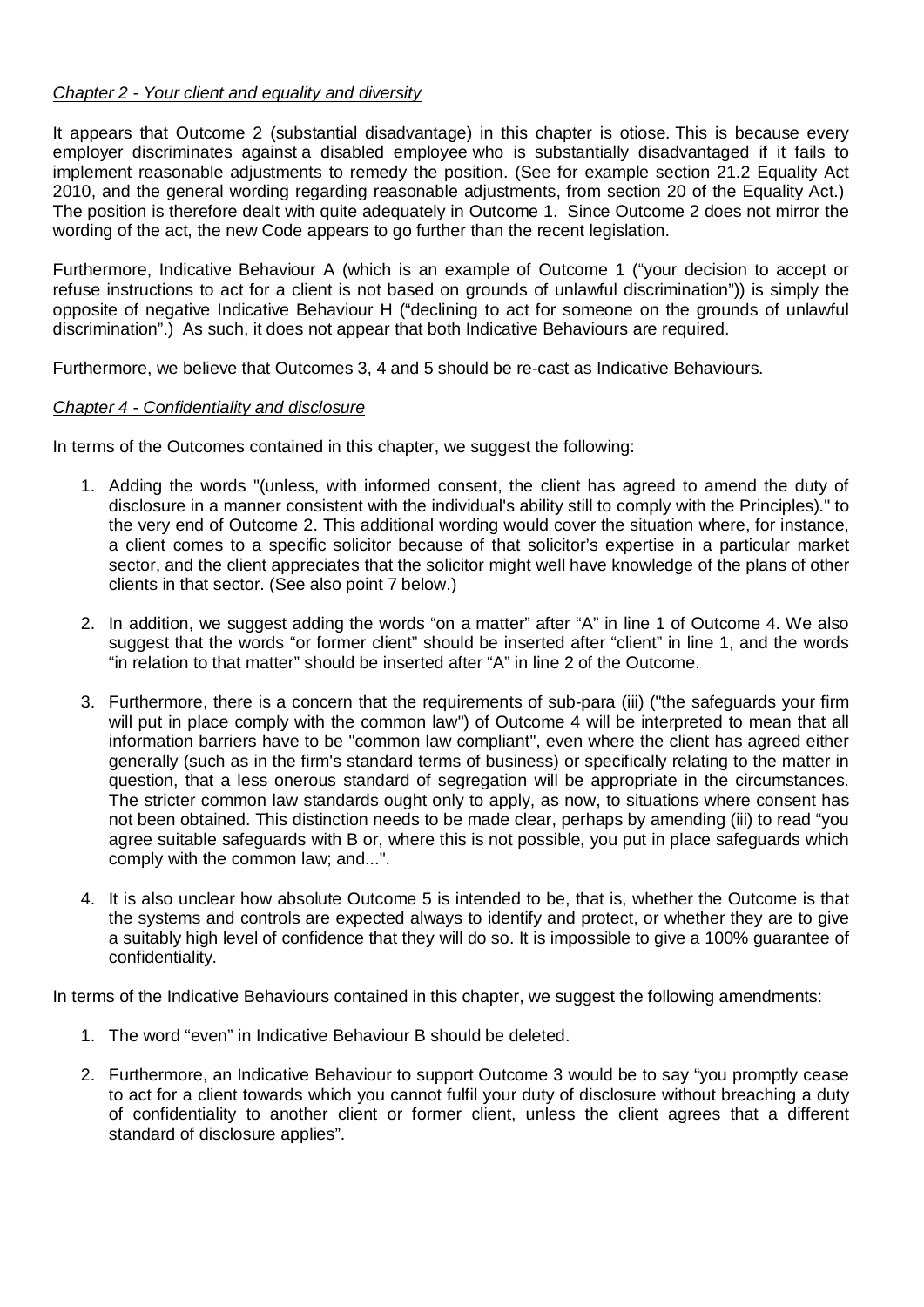- 3. We also suggest that the words "all necessary" be replaced by "appropriate" or "reasonable" in Indicative Behaviour D. This is as there is a significant cost implication in the varying levels of scrutiny, both physical and electronic.
- 4. In addition, we suggest that a new (ii) be inserted into Indicative Behaviour E as follows: "where to disclose would breach a duty of confidentiality to another client or former client". The former "(ii)" would then become (iii).
- 5. We also suggest inserting the words "or former client" after "client" in Indicative Behaviour F. This additional wording should reflect the requirement for adversity in the current Rule 4.
- 6. We do not understand the SRA's logic in Indicative Behaviour H in distinguishing the collection of debts from different sorts of outsourcing. Effective debt collection would be a benefit to the profession. A reminder of Principle 6 ("you must behave in a way that maintains the trust the public places in you and in the provision of legal services") would prevent the use of unscrupulous collectors.

Furthermore, we disagree with the suggestion that it would be inappropriate for a lawyer to disclose to third parties details of bills sent to a client in relation to the collection of book debts, and believe it would be unrealistic, and impractical to require the client's consent in such circumstances. Lawyers are often left in the unfortunate position of having to sue their clients for payment, and in that context often need to justify their fees. They invariably do so by reference to their bills, and the details thereof. In its current form, this indicative behaviour would have the invidious (and we imagine unintended) effect of preventing lawyers from suing on their bills.

There are also other circumstances in which it may be appropriate for a lawyer to disclose to a third party details of a bill sent to a client, for example, in order to comply with any legal or regulatory obligation.

We therefore suggest amending this Indicative Behaviour to read "disclosing to third parties details of bills sent to clients unless (1) the client has consented, or (2) required by law or regulatory authorities or for the purposes of judicial or arbitration proceedings brought by you to enforce the bill."

7. We also suggest that the words "except where your client has given specific informed consent to such non-disclosure, in circumstances where you remain able to comply with the Principles." be added to the end of Indicative Behaviour I. This would cover the situation where, for instance, a solicitor is given information by an opposing solicitor for analysis of, say, competition issues which would arise on a possible M&A transaction, but on the basis that it is not also given to the client. This is a good example of how the Indicative Behaviours in the Code often do not take sufficient account of the complexities of work required by clients in the commercial sector.

# *Chapter 5 - Your client and the court*

In the main, Chapter 5 of the new Code repeats the rules in the current Code. Re-casting those provisions in terms of "Outcomes" and "Indicative Behaviours" is a change in form, rather than one of substance. (However, it is useful that there are more indicative behaviours than outcomes and that the proportion of negative indicative behaviours is higher than elsewhere, as this provides more practical guidance regarding what is expected of an advocate.) Subject to that general point, our specific comments are as follows:

1. We feel that Outcome 6 ("where children and other vulnerable people are involved in proceedings, taking necessary steps to safeguard their wellbeing") is too broad, and should be confined to cases where a solicitor is acting for children or other vulnerable people. Suppose, for example, that a solicitor is acting for a mortgagee or landlord in residential possession proceedings that will, if successful, potentially result in children becoming homeless or the breakup of a family. On the strict wording of the new Code, a solicitor should refuse to act on his or her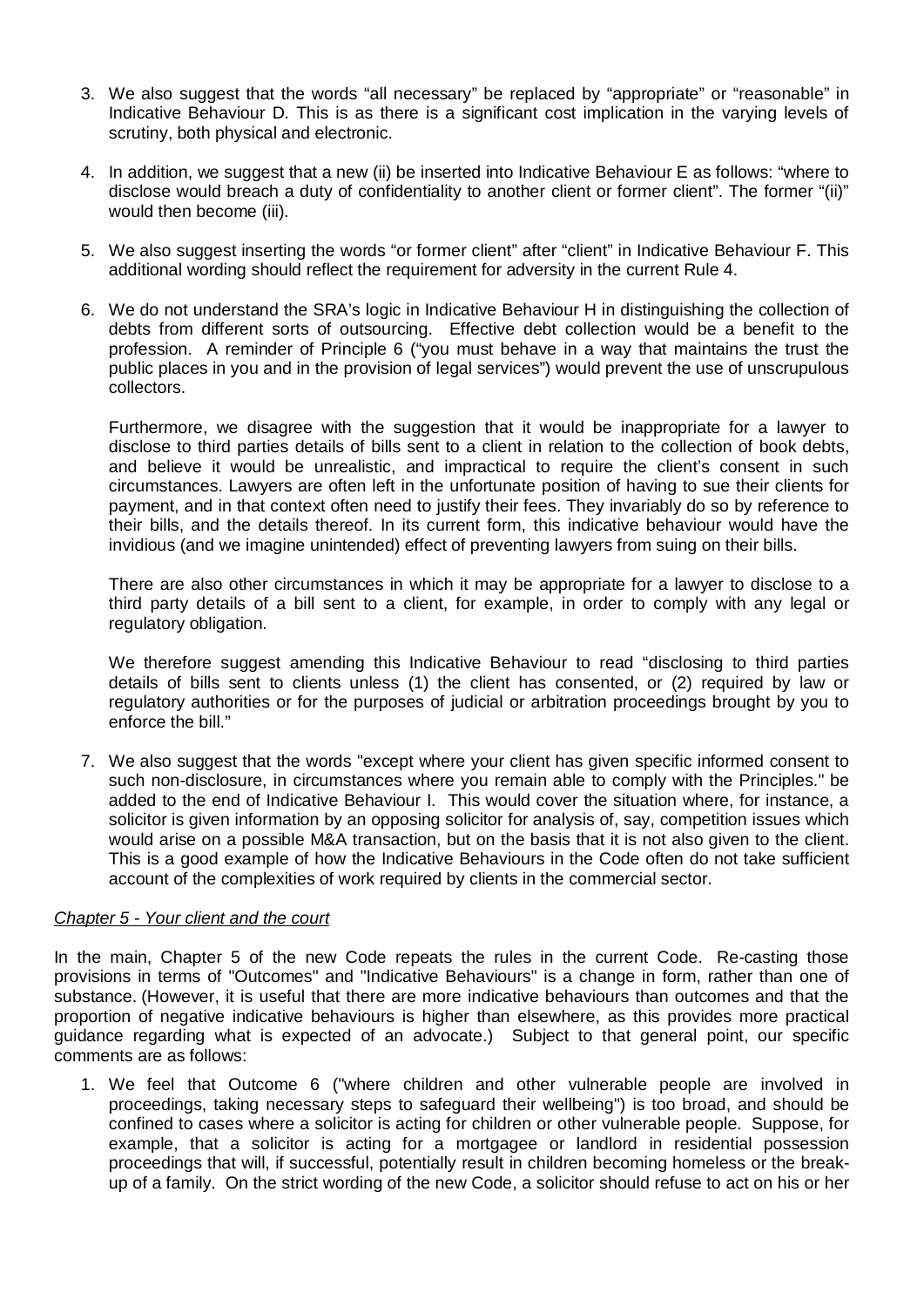client's instructions to seek possession because doing so would not safeguard the wellbeing of the children who are (indirectly) involved in the proceedings. Or suppose that a litigant in person complained that proceedings against him or her made him or her feel suicidal. Is the solicitor obliged to disregard his or her client's instructions to proceed with the case because to do so would not safeguard the vulnerable defendant's wellbeing?

- 2. The first part of this Indicative Behaviour reproduces a provision of the current guidance note 20 to rule 11, the retention of which we consider to be inappropriate. Solicitors should advise their clients of the consequences of failing to comply with a court order, but it is for clients themselves to decide whether or not they comply with such an order. To take an example, a money judgment may be given against a foreign defendant, perhaps in default of acknowledgment of service. Any solicitor advising the judgment debtor must explain the consequences of a failure to pay the judgment debt (e.g. what steps the claimant might take to enforce the judgment), but there is no impropriety in a defendant with no assets in the UK or other countries in which an English judgment can be enforced declining to meet the judgment and requiring new proceedings in the courts of the judgment debtor's domicile. Or suppose that a debtor owes both judgment and nonjudgment debts, and it is prudent in the circumstances to pay a non-judgment debt before a judgment debt. Solicitors must be able to advise in the round as to where their clients' interests may lie, and not be constrained in the advice that they can give by SRA rules.
- 3. We are unsure what Indicative Behaviour D ("properly protect sensitive evidence") means or what outcome it supports. Does it mean that solicitors must seek to ensure that any confidentiality in their clients' documents is maintained? For example, does it mean that solicitors must seek to safeguard documentary evidence that they are concerned might otherwise disappear? Or does it mean that the sensitivity of Governmental evidence must be respected? Furthermore, does it override a solicitor's obligations to his or her client?
- 4. Indicative Behaviour E ("immediately informing the court, with your client's consent, if during the course of proceedings you become aware that you have inadvertently misled the court, or ceasing to act if the client does not consent") is the same as paragraph 12 of the current guidance to SRA Rule 11. We have considered whether the requirement for client consent should remain but, particularly in the light of the overlap with Indicative Behaviour F, a majority considered that it should. We note, however, that, the Bar Code of Conduct does not appear to include a comparable rule or guidance.
- 5. It is unclear what Indicative Behaviour H ("when acting as an advocate, advising the court of relevant cases and statutory provisions and drawing to the court's attention any material procedural irregularity") adds to Indicative Behaviour C, which is written in almost identical terms, save for the opening words "when acting as an advocate".
- 6. It is not clear why the wording of Indicative Behaviour J(ii) (a solicitor must not "suggest[] that any person is guilty of a crime, fraud or misconduct unless such allegations:... (ii) appear to you to be supported by reasonable grounds") differs from I(ii) (a solicitor must not construct facts or draft any documents containing "any allegation of fraud unless you are instructed to do so and you have material which you reasonably believe shows, on the face of it, a case of fraud"). The two behaviours overlap significantly but apply different tests. The confusion may arise from the Bar's Code of Conduct, which has an equivalent of behaviour I(ii) in Rule 704(c) and an equivalent of behaviour J(ii) in Rule 708(j). However, Rule 708(j), unlike behaviour J(ii), only applies "when conducting proceedings in court". The Bar's Code of Conduct therefore distinguishes between drafting documents, which is done out of court, and the conduct of proceedings in court, a distinction that the new Code fails to follow.

# *Chapter 6 - Your client and introductions to third parties*

We have no comment on Chapter 6. Again, the balance between the Outcomes and Indicative Behaviours seems appropriate, although there are less in each category within this chapter.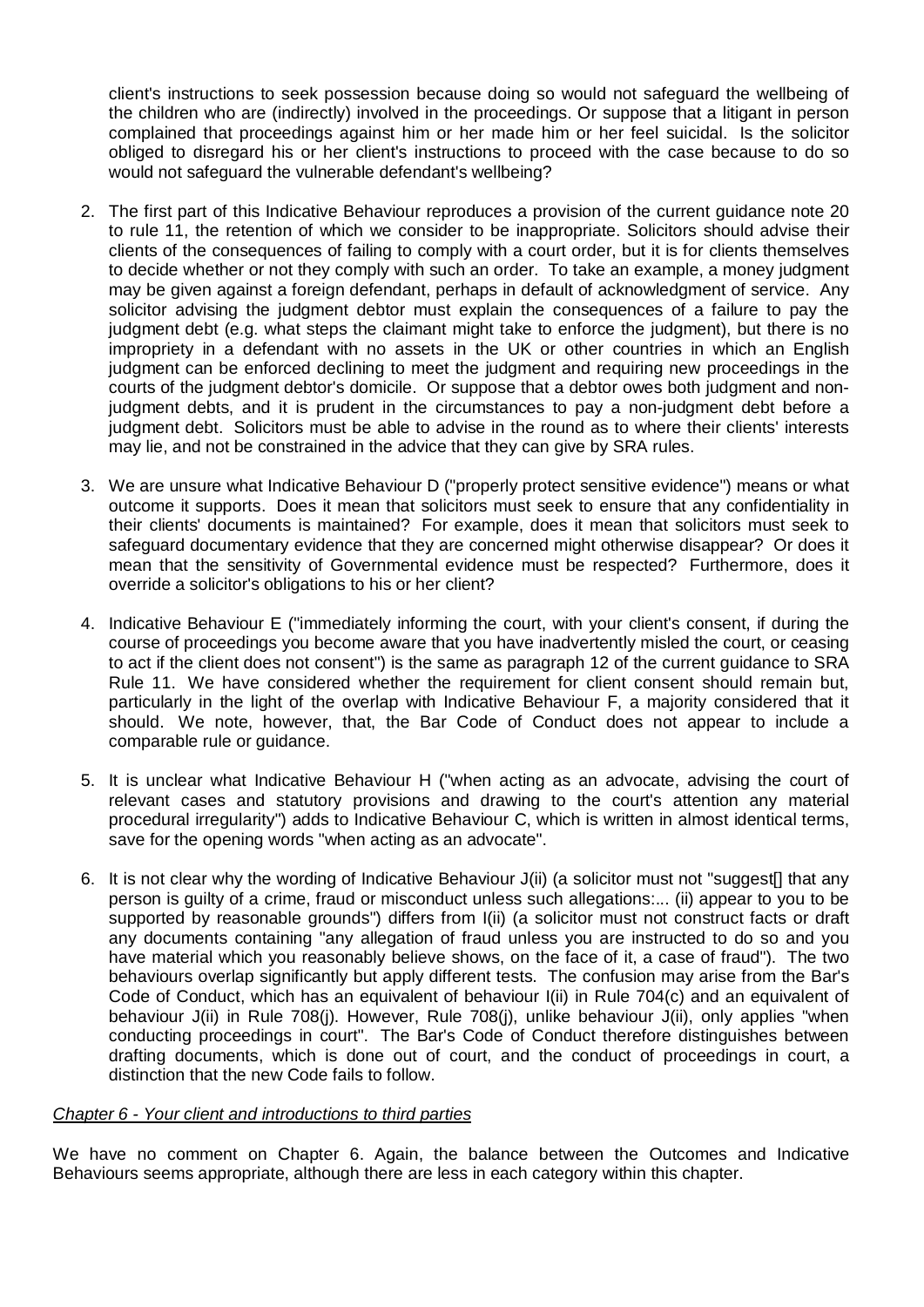# **Annex B**

#### **Detailed comments on Draft SRA Code of Conduct (as set out in Annex C of the consultation paper) Section 2: You and your business**

## *Chapter 7 - Management of your business*

- 1. There are several "Outcomes" in this chapter which do not seem to be formulated as outcomes, but rather as the means by which other more general outcomes are to be achieved. For example:
	- Outcome 2 requires appropriate systems and controls to be in place to achieve and comply with all the Principles, Rules and Outcomes and other requirements of the Handbook;
	- Outcome 4 refers to maintaining systems and controls for monitoring financial stability etc.; and
	- Outcome 6 refers to there being a policy in place to promote equality and diversity etc.
- 2. We have no real objection to the substantive requirements of these Outcomes (but see below as to detailed drafting) but more a concern as to whether they should be re-drafted using a more outcomes-focused formulation. We are assuming that what the SRA really wants to achieve is that its regulated firms are properly and appropriately managed in various different ways. It should not really be relevant whether a firm has particular systems, controls or policies designed to achieve certain management outcomes, but that those specified management outcomes are themselves achieved. As currently drafted, it appears that it is the "behaviour" that is required as the mandatory outcome, rather than the objective which the behaviour is designed to promote. Furthermore, it is not clear from the Outcomes as to whether or not it will be enough for these purposes for firms to put in place the systems described or whether they will be required to prove to the SRA that they are in place and are effective. How will the SRA judge whether or not such systems are acceptable, and what would happen if they were deemed not to be?
- 3. Some further clarity is needed about the scope of application of Chapter 7 in two respects:
	- First, the chapter is stated to be about "the management and supervision of your firm". The term "firm" is defined in Chapter 14 to mean "an authorised body or any business through which a solicitor or REL practises other than in-house practice." We question the necessity to extend English regulation to affiliated entities, and our concerns are set out in the response to Question 12 (above) dealing with the international application of the new Code.
	- Secondly, the obligations contained in the Outcomes in Chapter 7 are all addressed to "you" even though they are capable of being fulfilled, in most cases, only by firms and not by individual solicitors or managers. However, this point does not seem to have been addressed in the drafting of this chapter, or that of Chapter 13 (which concerns the application of the new Code).
- 4. Outcome 8 refers to firms having a system for supervising clients' matters, to include the regular checking by suitably competent and experienced people of the quality of the work done. This seems to be far too specific, in that it could be read as prescribing a method of achieving the outcome. The real outcome presumably should be that the firm appropriately manages quality control. There are obviously a number of different means of dealing with quality assurance, and thus achieving the desired outcome, particularly in complex businesses like those of the Members of the CLLS and the other Corporate firms in the City, which are not recognised here.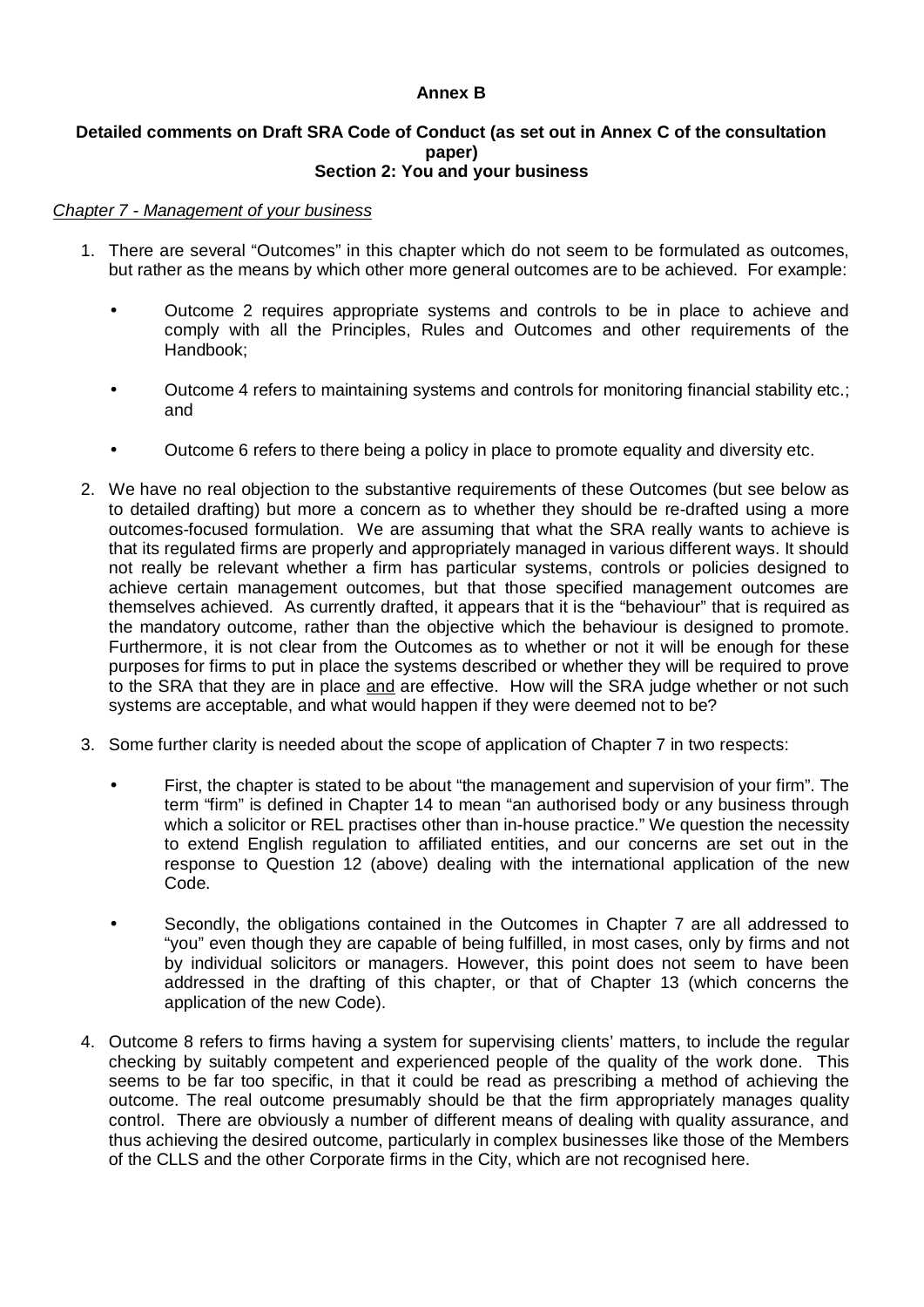- 5. In addition, Indicative Behaviours E and F both seem to encompass business continuity and thus could be combined.
- 6. Further clarification of what is expected or intended in relation to Outcome 10 (outsourcing) would be helpful. In relation to legal activities, it is unclear whether the SRA regard the subcontracting of specialist, local or overseas advice (perhaps even by way of instructing Counsel or other specialist legal experts) as an outsourcing of legal services. Is it simply LPO-style outsourcing (usually to lower cost overseas jurisdictions) which this Outcome is trying to address?
- 7. Similarly, so far as "operational functions" are concerned, practically every firm of whatever size or type will tend to outsource some services (even if it is just office cleaning or security or some other administrative support). Is the SRA considering all third party services as being covered by Outcome 10 or only the large scale finance or IT outsourcing exercises, often carried out by overseas contractors, as being covered here? However broad the scope may be, there is a concern that any form of offshore outsourcing to a third party to some extent will impact on the SRA's ability to monitor compliance (unless, for example, the SRA were resourced and prepared to be able to inspect third party offshore facilities). As such, we query whether the standard stated in paragraph (ii) of Outcome 10 is the correct one. Should the standard really just be addressing adverse impact on the firm's ability to ensure compliance rather than the SRA's ability to monitor it?
- 8. There is also the question of what may be missing from these Outcomes. We find it a little odd that the requirements to be included in the SRA Authorisation Rules for firms to appoint a CoLP and CoFA are not referred to as part of the business management requirements under the new Code. If it is just because these requirements are thought to be "rules" and not "outcomes", the distinction is understandable. But we consider it is a little confusing and certainly unhelpful to the uninitiated for all of the continuing obligations relating to managing your business not to be dealt with in the same part of the Handbook, even if just by way of cross reference to other sets of rules or requirements. (For example, compare Chapter 7 with Chapter 10 ("You and your regulator") on the issue of information requirements.)
- 9. We also consider it a little odd that the "Indicative Behaviours" in Chapter 7 are so limited in scope. There are all sorts of additional systems of control and good management practices with which the CLLS' will be familiar which are not really dealt with in a list of behaviours that seems to be entirely focused on small businesses.
- 10. In addition, Indicative Behaviour B discusses maintaining a system for controlling and recording the giving of professional undertakings. Whilst firms are already likely to have policies in place for controlling the giving of undertakings, it would be challenging for international firms to have a system of recording all undertakings given, and in our experience very few currently do so. (See also our comments on undertakings in relation to Chapter 11, below.)
- 11. Furthermore, the paragraph in this chapter entitled "In-house practice" is particularly unhelpful and unclear as drafted. It refers to "most of the outcomes" being applicable in some cases and "fewer" being relevant in others, but it does not give any indication of which Outcomes are relevant in which circumstances.

# *Chapter 8 - Publicity*

1. Outcome 5, regarding the wording that needs to be included on the letterhead etc., seems to be a prescribed rule rather than an outcome. We would suggest that the relevant outcome here should be that clients are made aware that the firm is authorised and regulated by the SRA (which is really already covered in Outcome 4). An indicative behaviour could cover the requirement for the letterhead etc. to include the relevant prescribed language.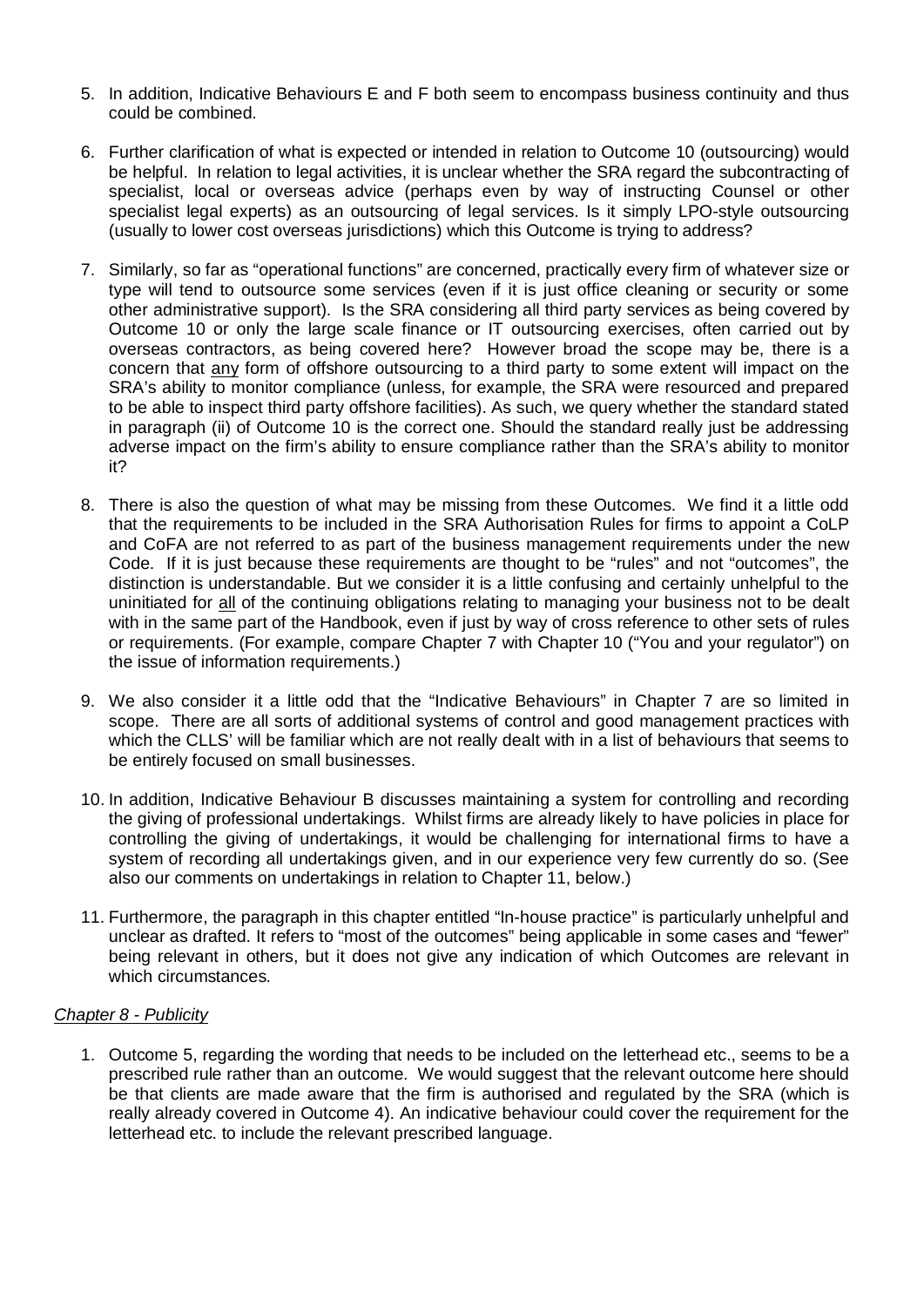# *Chapter 9 - Fee sharing and referrals*

1. The only comment we have on this chapter, which could also be made in relation to Chapters 7 and 8, is that the statement that the Outcomes apply to overseas practice does not make clear the position for subsidiaries and branches of an authorised body and how the Outcomes apply in relation to English solicitors employed by non-UK registered and regulated entities.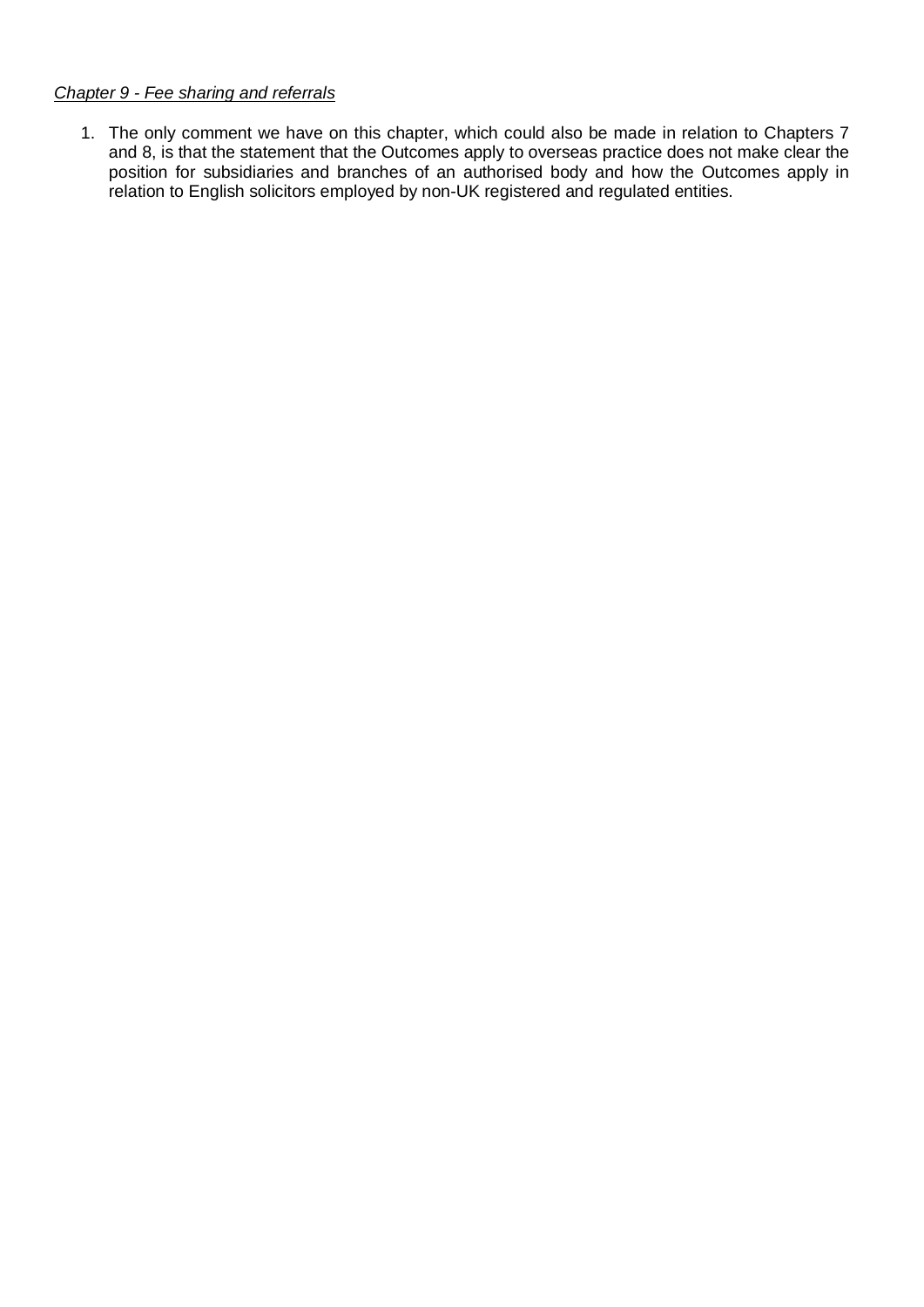# **Annex C**

#### **Detailed comments on Draft SRA Code of Conduct (as set out in Annex C of the consultation paper) Section 3: You and your regulator**

#### *Chapter 10 – You and your regulator*

We have a number of comments regarding the SRA's proposals in relation to cooperation between the profession and its regulator/ombudsman.

- 1. We would observe at the outset that the Rules regarding reporting requirements are yet to be circulated by the SRA. It follows that we may have further comments on this chapter as a whole when the full regime becomes clearer in October.
- 2. With regard to the draft reporting obligations in Chapter 10, we think it is vital for the SRA to find the right balance between being sure that the profession is required to draw matters to its attention which ought to be reported, and creating a regime under which, for fear of sanction, solicitors report on a "safety first" basis. It is vital that the SRA does not create a reporting situation which mirrors some of the deficiencies of the Proceeds of Crime Act 2002 ("POCA") regime.
- 3. As you will be aware, the "hair trigger" reporting requirements placed on lawyers (and others) by POCA have caused widespread defensive reporting: at one time solicitors were believed to be reporting in excess of 40,000 "suspicious matters" per year. Were the SRA to be inundated by defensive reports arising under Chapter 10, it would drive up the SRA's costs (as well as those of the law firms themselves). It would also create the risk that the SRA would be so overwhelmed by irrelevant matters that it would be poorly placed to deal with genuine issues of concern.
- 4. We believe that, as presently drafted, Chapter 10 creates a substantial risk of defensive reporting. This risk arises because the circumstances when a report must be made are not in any way straightforward and the relevant sections do not gel. On this basis:
	- Outcome 2 (which is clearly one of the most important Outcomes in the entire new Code) is broad and vague. It is not clear what is meant by the words "other requirements of the Handbook" in the Outcome. Are the Indicative Behaviours relating to this Outcome "other requirements"? Given the importance of this obligation, the scope must be clearly set out. In the same light, it is unclear what the words "significant breaches" mean. Firms need to be able to understand the scale and scope of the breaches which would give rise to a reporting requirement. For City firms, individual errors on mandates could be seen as being "significant" merely because of the high profile nature of much of the work they carry out. Likewise, Indicative Behaviour N which indicates that behaviour will be unacceptable if there is a failure to "report matters relevant to the Principles and the Outcomes", is unclear.
	- The references in Chapter 10 that deal with reporting are inconsistent with each other. Outcome 2, Indicative Behaviour C and Indicative Behaviour N use different language when referring to the same general subject area. (For example, Outcome 2 requires firms to "report significant breaches of the Principles etc". On the other hand, Indicative Behaviour C implies that performance by firms will only be adequate if they report "any issues identified" as a result of their monitoring.) We believe that this will cause firms, fearing that they have misinterpreted one or other section, to file reports on a safety first basis.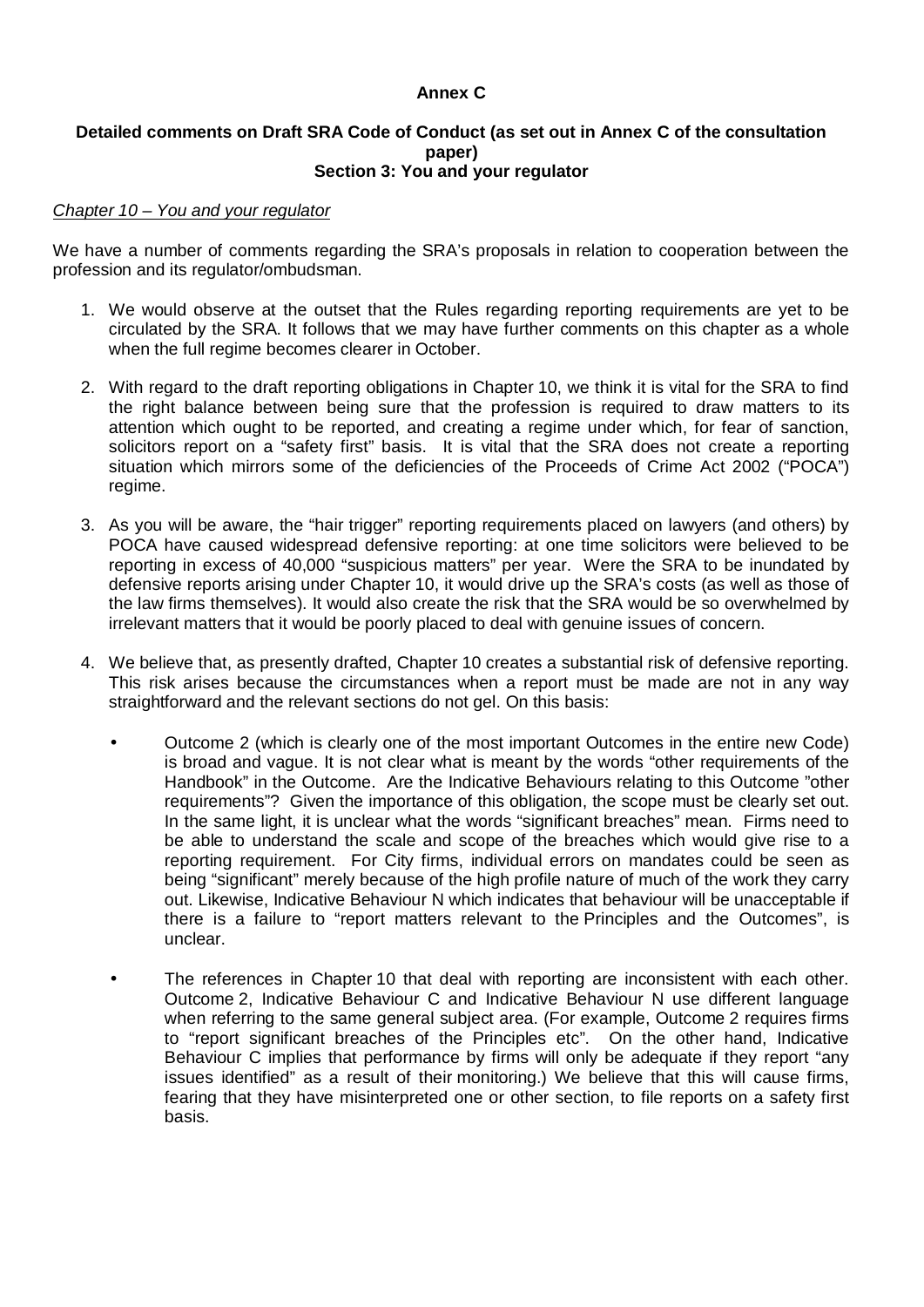- 5. We recommend that Outcome 2 be modified so as to be more readily understood whilst also ensuring that the SRA receives sufficient notification of issues which are of genuine concern. The references in the Indicative Behaviours should then be conformed to the new drafting.
- 6. Specifically, we think that the references to "changes to relevant information" are too vague. It would be preferable if the categories of information that the SRA needed to receive periodically (and to have updated) were specified in the rules on reporting and if the rules also dealt with the requirements to update the SRA if there was a material change to that information. Outcome 2 could then constitute the general requirement to bring to the SRA's attention *ad-hoc* situations regarding one's own firm which might have regulatory significance. We suggest that Outcome 2 might be phrased as follows:

"*You notify the SRA of any significant breach by you of the principles, rules or outcomes. For these purposes a significant breach is any non-compliance which has or is likely to have a material adverse impact on a client, your firm or any person connected with it, or which is or is likely to be materially detrimental to the public interest or the standing of the legal profession*."

- 7. In this regard we do not think it is appropriate to refer to "breaches" of "other requirements of the Handbook" (unless these can be adequately specified) because much of the rest of the Handbook will not be binding on practitioners (for example, the Indicative Behaviours). If a requirement is not binding, it seems unnecessarily onerous to require its non-achievement to be reported.
- 8. We have a number of other, more general, comments on Chapter 10:
	- Both Outcome 1 and Outcome 3 impose a regulatory duty on firms to procure an outcome which is actually dependent upon the SRA. Whether or not the SRA has sufficient information to make a decision, and whether or not it is in a position to assess something, is dependent upon the SRA's disposition, internal organisation and the training and competence of its staff. A fairer formulation of, for example, Outcome 3 would be "*You provide to the SRA all information known to you which it would be reasonable to think would assist the SRA to assess whether any persons requiring prior approval are fit and proper at the point of approval etc...*".
	- While we accept that the wording is a carry across of text which is in the existing Code, we think that Outcome 7 should be modified slightly. It is an unfortunate fact that vexatious or tactical reports to regulators are becoming more common. Firms need to be able to react to these in an employment context or otherwise. In order to ensure that firms have the scope to respond legitimately to vexatious complaints, we think that Outcome 7 could be modified to read as follows without weakening it in any way: "*You do not act against anyone for reporting your conduct to the SRA or the Legal Ombudsman in good faith*." As revised, the provisions would then mirror those of the Public Interest Disclosure Act 1998, by which whistle blowers are only protected if they make a disclosure in good faith (Employment Rights Act 1996, s 43C)
	- Outcome 5 clearly tracks the old Rule 20.06. However, we think that the Outcome should be more explicit about the limitations imposed on the duty to disclose by confidentiality and legal professional privilege (the latter particularly in the light of the recent decision in *Quinn v. The Law Society*). While there is a reference to confidentiality in the drafting, the suggestion that it ought to be taken in to account "where necessary" is rather unclear. It should be explicit that no reporting duty arises where the information that would be reported is subject to client confidentiality and/or privilege.
	- Guidance will be required in relation to Outcome 10 (Delegation of Regulatory Responsibilities). For example, a firm may decide to outsource certain back office financial functions or first level client due diligence/verification. Or it might delegate the provision of AML training to satisfy the Money Laundering Regulations. Furthermore,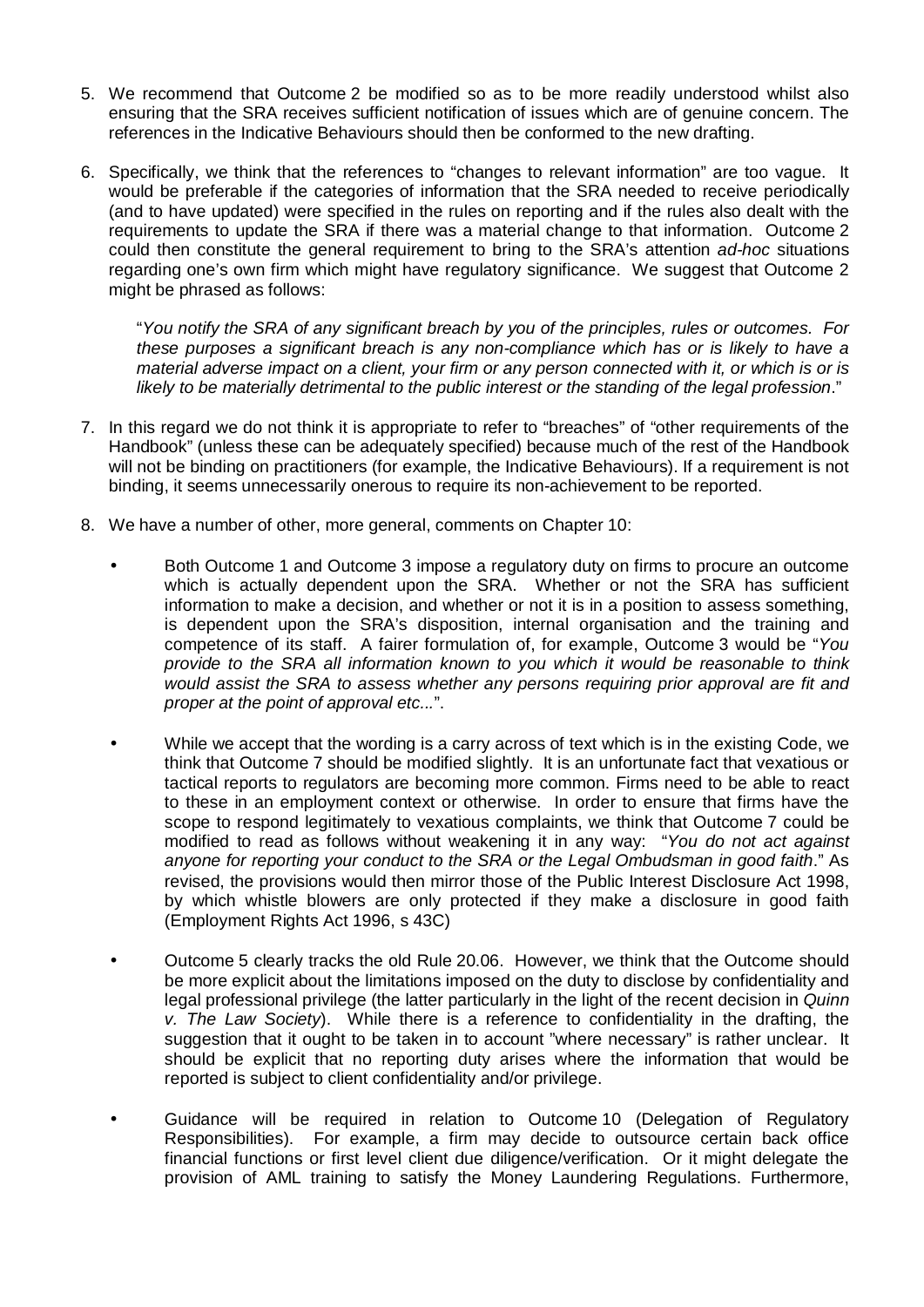individual Managers will as an internal matter delegate to a committee, risk partner or managing partner. Such delegations would not be an abrogation of the firm's regulatory responsibilities, but they would certainly constitute delegations. It is unclear why they should be considered unacceptable if the firm continues to take ultimate responsibility for the correct performance of the obligations. Given that a likely scenario over the next five to ten years will be an increase in the degree to which firms outsource back and middle office functions, the imposition of Outcome 10 in its current form does not seem to be a very helpful development.

• Indicative Behaviour I discusses reporting to the SRA when there is reason to believe that any person or firm authorised by the SRA, or any employee (for example) is in serious financial difficulty. We note that this has been adapted from the current version of the Code, but now with much wider application. As drafted, a firm would be obliged to report whenever any of its employees was in serious financial difficulty. The current version of the Code requires firms/solicitors to report when solicitors, managers of recognised bodies or firms etc. are in serious financial difficulty "*which could put the public at risk"*. We would suggest that this italicised wording be reinstated and that employees should not be included in the reporting requirement. If left as it is currently drafted, the Indicative Behaviour's wording could create an overly onerous reporting requirement, with no level of materiality, for no obvious reason.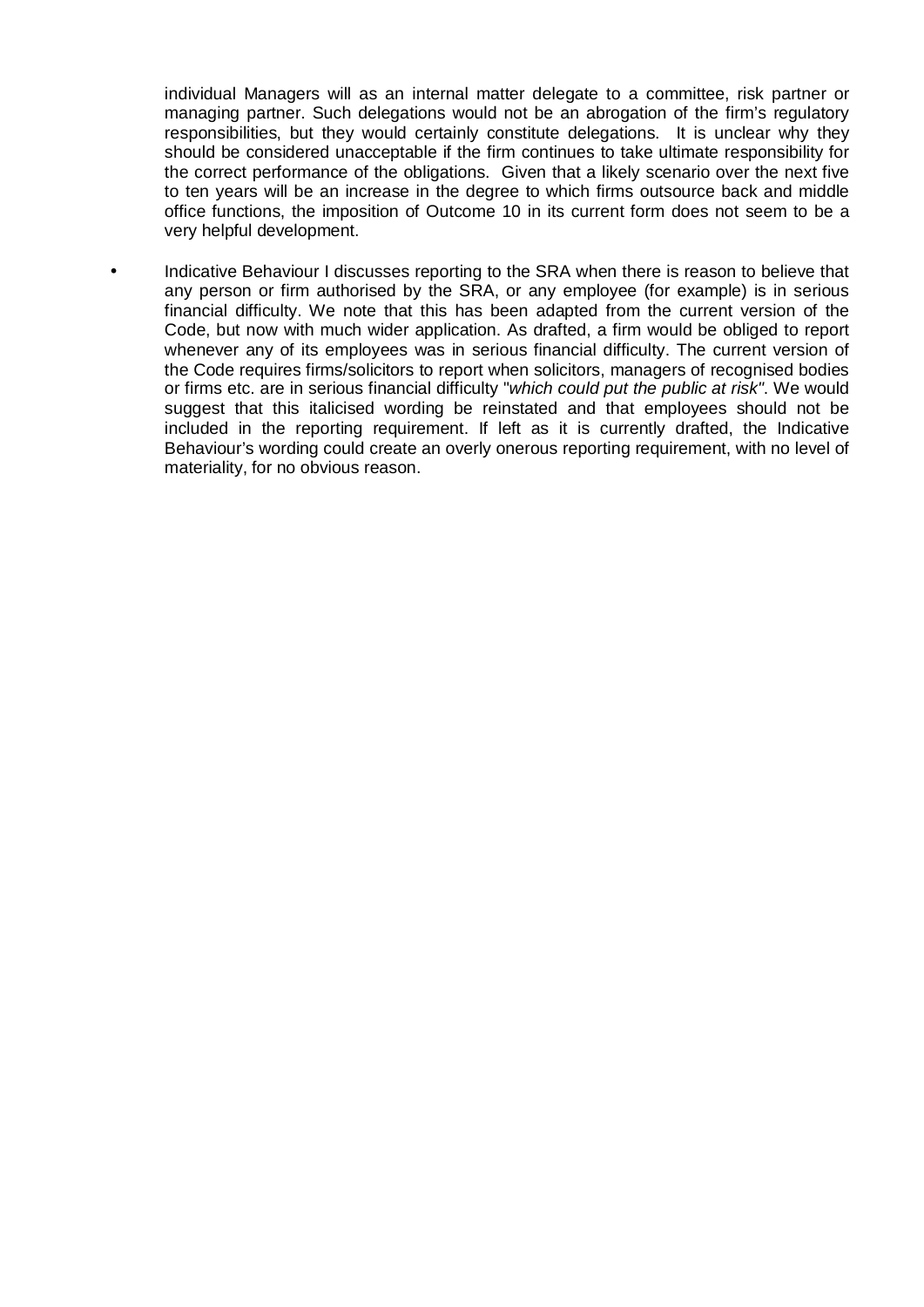# **Annex D**

#### **Detailed comments on Draft SRA Code of Conduct (as set out in Annex C of the consultation paper) Section 4: You and others**

## *Chapter 11 - Relations with third parties*

We have a number of comments regarding the SRA's proposals in this section:

- 1. Outcomes 2, 3 and 4 strike us as being examples of indicative behaviours of Outcome 1 (not taking unfair advantage of third parties) and should accordingly be included under the "Indicative Behaviours" heading.
- 2. In relation to Indicative Behaviour B, it will not always be possible to comply with this in litigation.
- 3. In relation to Indicative Behaviours E and F, we are not aware that it is the practice of larger firms to maintain a firm-wide system of recording when undertakings have been given and discharged. We think that such a system is unnecessary. Further, either the definition of "undertakings" needs to be amended so that its application is limited to undertakings given in the course of practice, or as a solicitor, or Indicative Behaviour F needs to be amended to this effect. (See also our comments on undertakings in relation to Chapter 7, above.)
- 4. Certain remedies, such as a demand for an apology in a defamation claim, are not strictly recoverable through the proper legal process, and an appropriate exception needs to be made. Further, it is an advantage of mediation that you can pursue an outcome not recoverable at law, for example a contract on different terms.
- 5. Indicative Behaviour I should be qualified so that such usage would be indicative of taking an unfair advantage only where it is inappropriate to use the professional title of solicitor to advance one's personal interest. For example, it would not be inappropriate to use it in applying for a loan, a lease, or membership of a club.
- 6. We take it that the Guidance to Chapter 11 will include the specific points presently addressed in the extensive Guidance to Rule 10 on Relations with Third Parties. We believe that this detailed Guidance is necessary and addresses points of practice on which practitioners rely.
- 7. We repeat the concerns on the application of these Outcomes to overseas practices referred to in our comments elsewhere in this response.

#### *Chapter 12 - Separate businesses*

- 1. We note the point raised in paragraph 71 of the consultation concerning the risk that non-reserved legal services are deliberately provided through a separate business owned by the firm, or an associate of the firm, which is not authorised and regulated by the SRA, and which therefore undermines client protection. In our view, this sort of arrangement would give such separate businesses a competitive advantage as they would be free of the regulatory costs that would otherwise apply.
- 2. In an ABS environment, we believe greater clarity as to what is permitted is needed here. In light of the desired goal, we do not believe that the separate business requirements lend themselves to an "outcomes-focused" approach. There is only one way of achieving the Outcomes identified here, and that is not to own or have the interests indicated. It is confusing to suggest that there may be a variety of routes to achieving the Outcomes.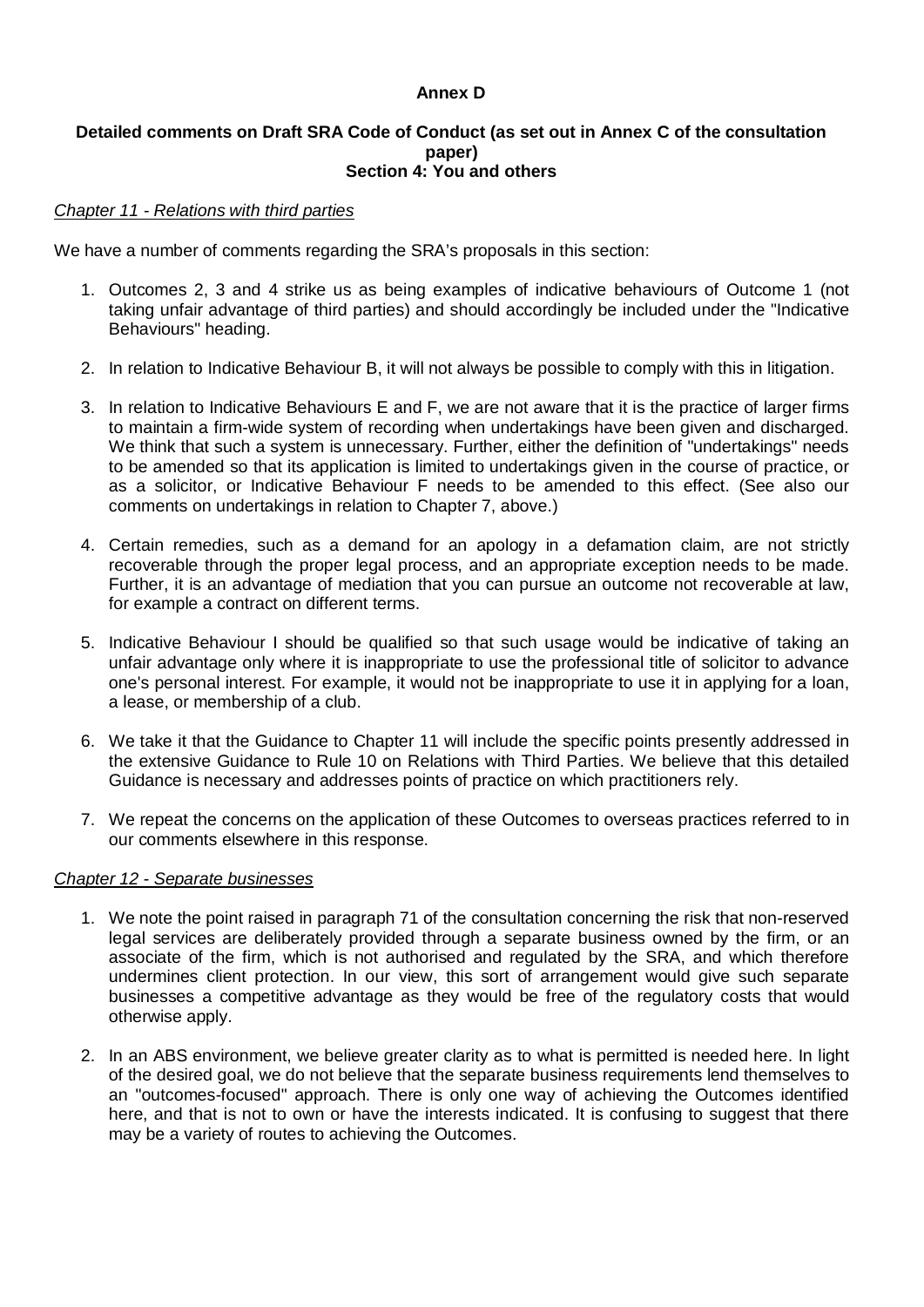- 3. As a result, we wonder whether this particular requirement concerning separate businesses should be dealt with outside the new Code, on a prescriptive rule-based basis, along the lines of the Accounts Rules.
- 4. In any event, the exceptions presently stated in Rule 21.02 of the current Code should be incorporated as necessary in the relevant definitions. Again, we anticipate that the extensive Guidance on Rule 21 will be re-stated.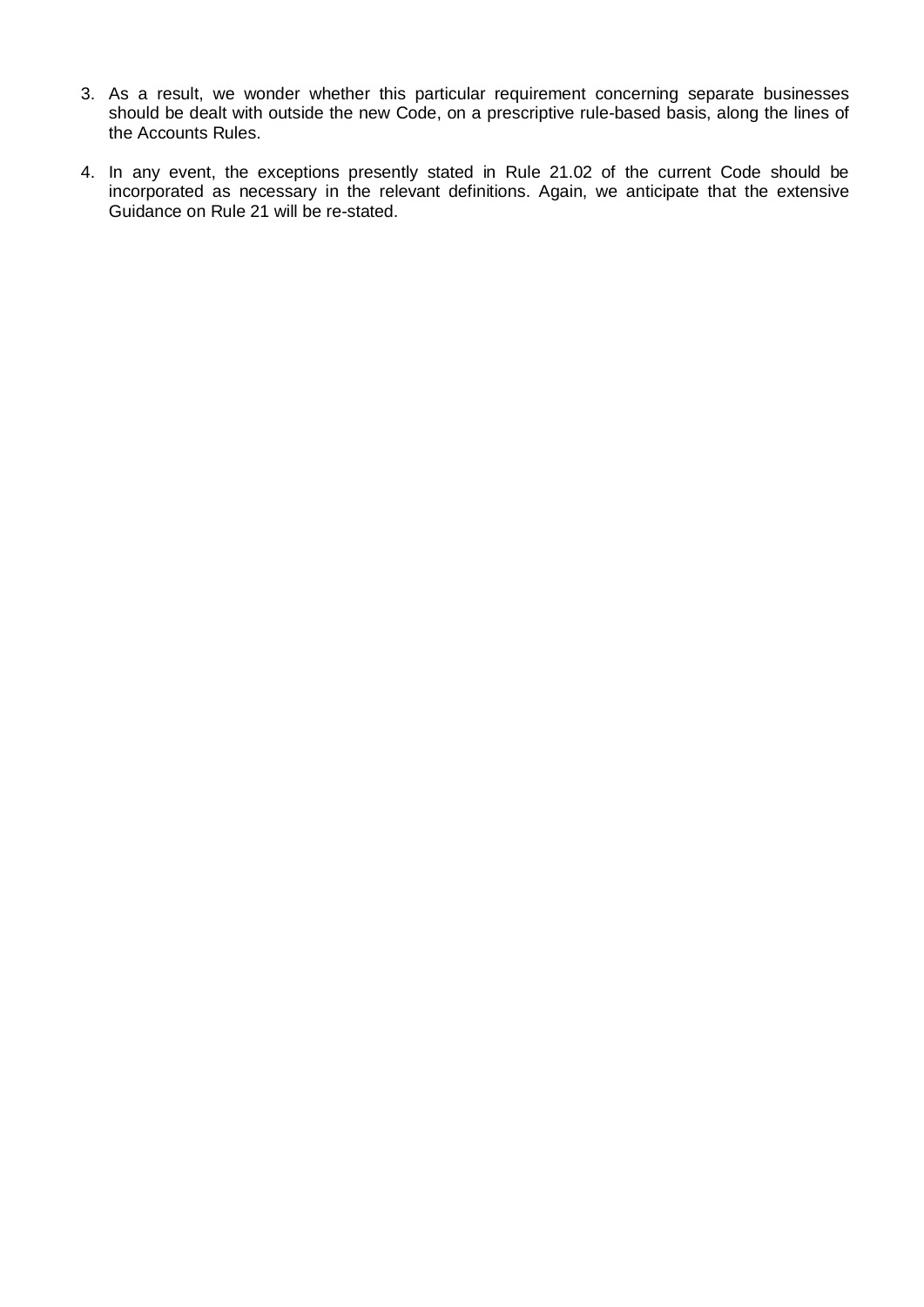## **Annex E**

#### **Comments on the comparison of the provisions of the current Code and new Code as they relate to overseas practice**

|        | <b>Provisions of the</b><br>current Code which<br>will apply under the<br>new Code                                                    | <b>Location in the new</b><br>Code                                                                                                                                                                                                                                              | <b>Commentary</b>                                                                                                                                                                                                                                                                                                                                                                                                                                                                                                                                                                                                                                                                      |
|--------|---------------------------------------------------------------------------------------------------------------------------------------|---------------------------------------------------------------------------------------------------------------------------------------------------------------------------------------------------------------------------------------------------------------------------------|----------------------------------------------------------------------------------------------------------------------------------------------------------------------------------------------------------------------------------------------------------------------------------------------------------------------------------------------------------------------------------------------------------------------------------------------------------------------------------------------------------------------------------------------------------------------------------------------------------------------------------------------------------------------------------------|
| Rule 2 | $2.01 - Taking$ on<br>clients<br>$2.02$ – Client care<br>$2.03 - Information$<br>about the cost<br>2.05 - Complaints<br>handling      | Chapter 1 - Client care -<br>all                                                                                                                                                                                                                                                | <b>CURRENT CODE - does</b><br>not apply to an overseas<br>practice. Replaced with<br>express provisions<br>dealing with:<br>Commissions -<br>$15.02(2)$ .<br>Limitation of liability<br>by sole practitioners<br>$-15.02(3)$ .<br>Contingency<br>arrangements for<br>work undertaken in<br>relation to<br>contentious<br>proceedings -<br>$15.02(4)$ .<br>NEW CODE - all<br>Outcomes apply to an<br>overseas practice except<br>for 7 (clients are<br>protected by compulsory<br>PI insurance) and 8<br>(informing clients of right)<br>to complain to the<br>ombudsman).<br>These Outcomes are<br>replaced by equivalent<br>Outcomes<br>tailored/relevant to an<br>overseas business. |
| Rule 5 | 5.01 - Supervision<br>and management<br>responsibilities<br>5.03 - Supervision of<br>work for clients and<br>members of the<br>public | <u>Chapter 1 – Client care –</u><br>in part (particularly<br>5.01(1)(a)(d)(e)(f)(g)(h)(i),<br>5.03)<br>Chapter 7-<br><b>Management of your</b><br><b>business</b> – in part<br>(5.01(c)(j)(k)(l))<br>For 5.02 see<br><b>Authorisation and</b><br><b>Practising Requirements</b> | <b>CURRENT CODE - does</b><br>not apply to an overseas<br>practice. Replaced with<br>express provisions<br>dealing with:<br><b>Restriction on</b><br>setting up a sole<br>practitionership<br>outside of England<br>and Wales<br>$(15.05(2))$ .<br>Minimum practising<br>٠                                                                                                                                                                                                                                                                                                                                                                                                             |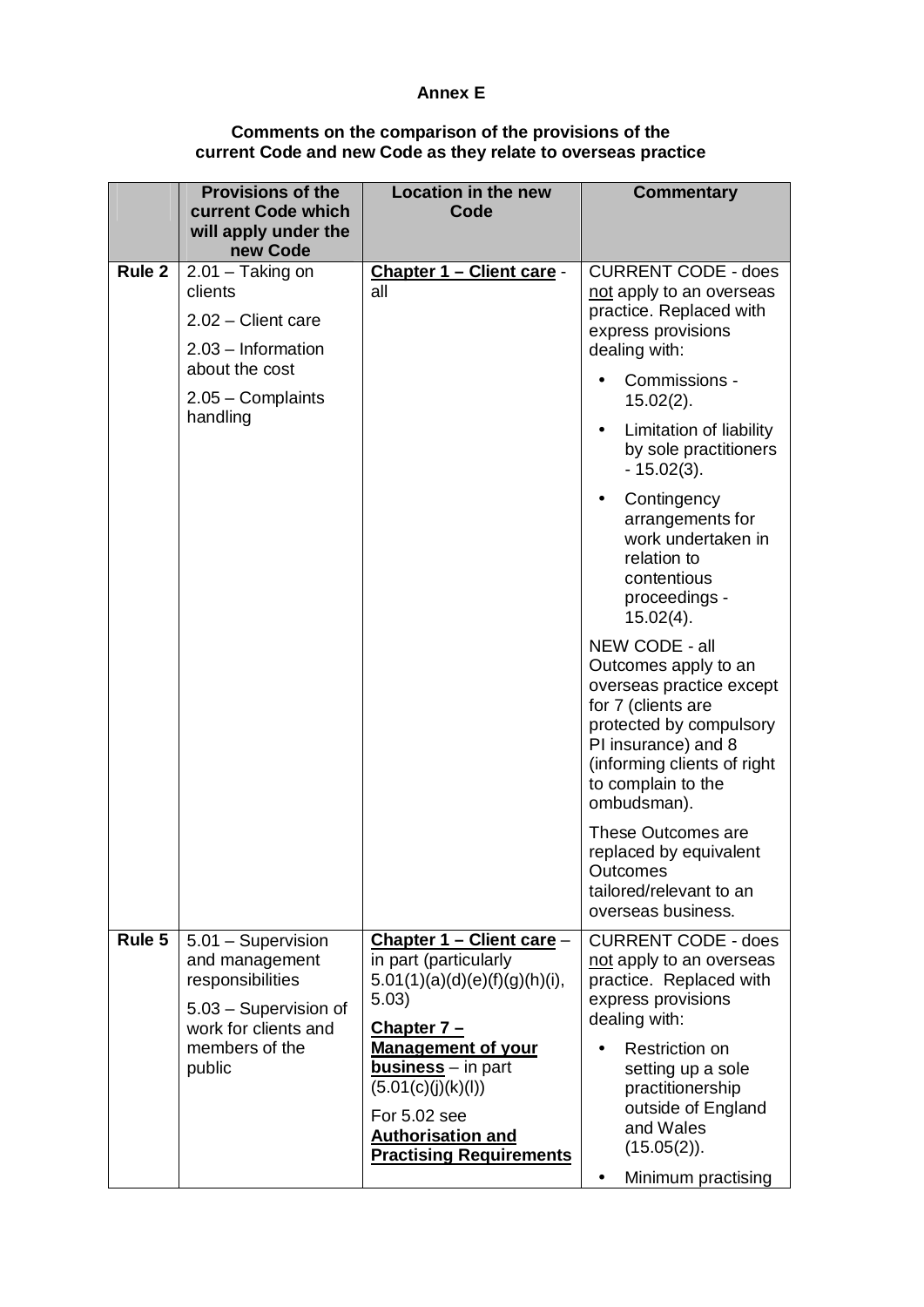|        | <b>Provisions of the</b><br>current Code which<br>will apply under the<br>new Code | <b>Location in the new</b><br>Code                                                           | <b>Commentary</b>                                                                                                                                                                                                      |
|--------|------------------------------------------------------------------------------------|----------------------------------------------------------------------------------------------|------------------------------------------------------------------------------------------------------------------------------------------------------------------------------------------------------------------------|
|        |                                                                                    | section of the Handbook                                                                      | experience<br>requirements for at<br>least one manager<br>$(15.05(3))$ .                                                                                                                                               |
|        |                                                                                    |                                                                                              | A general obligation<br>on solicitors, RELs,<br>recognised bodies<br>and managers<br>practising outside of<br><b>England and Wales</b><br>to ensure that the<br>firm is managed and<br>supervised properly<br>(15.04). |
|        |                                                                                    |                                                                                              | <b>NEW CODE</b>                                                                                                                                                                                                        |
|        |                                                                                    |                                                                                              | Chapter 1 - all<br>Outcomes apply to<br>an overseas<br>practice (see Rule 2<br>above).                                                                                                                                 |
|        |                                                                                    |                                                                                              | Chapter 7 - all<br>Outcomes apply to<br>an overseas<br>practice.                                                                                                                                                       |
|        |                                                                                    |                                                                                              | A&P requirements -<br>٠<br>apply to regulated<br>individuals and<br>bodies.                                                                                                                                            |
| Rule 6 | $\overline{6.01}$ – Duty not to<br>discriminate<br>$6.02$ – Evidence of            | <b>Chapter 2 - Your clients</b><br>and equality and<br>$diversity - except 6.05$<br>and 6.06 | <b>CURRENT CODE - does</b><br>not apply to an overseas<br>practice.                                                                                                                                                    |
|        | breach<br>$6.03$ – Equality and<br>diversity policy                                |                                                                                              | NEW CODE - two of the<br>5 Outcomes apply to an<br>overseas practice,<br>specifically:                                                                                                                                 |
|        | $6.04 - In$ -house<br>practice<br>$6.05 - Waivers$<br>6.06 – Meaning of<br>terms   |                                                                                              | Not discriminating<br>without lawful cause<br>or victimising or<br>harassing in the<br>course of your<br>professional<br>dealings; and                                                                                 |
|        |                                                                                    |                                                                                              | Not putting clients<br>$\bullet$<br>and staff who are<br>disabled at any<br>disadvantage in<br>comparison with                                                                                                         |